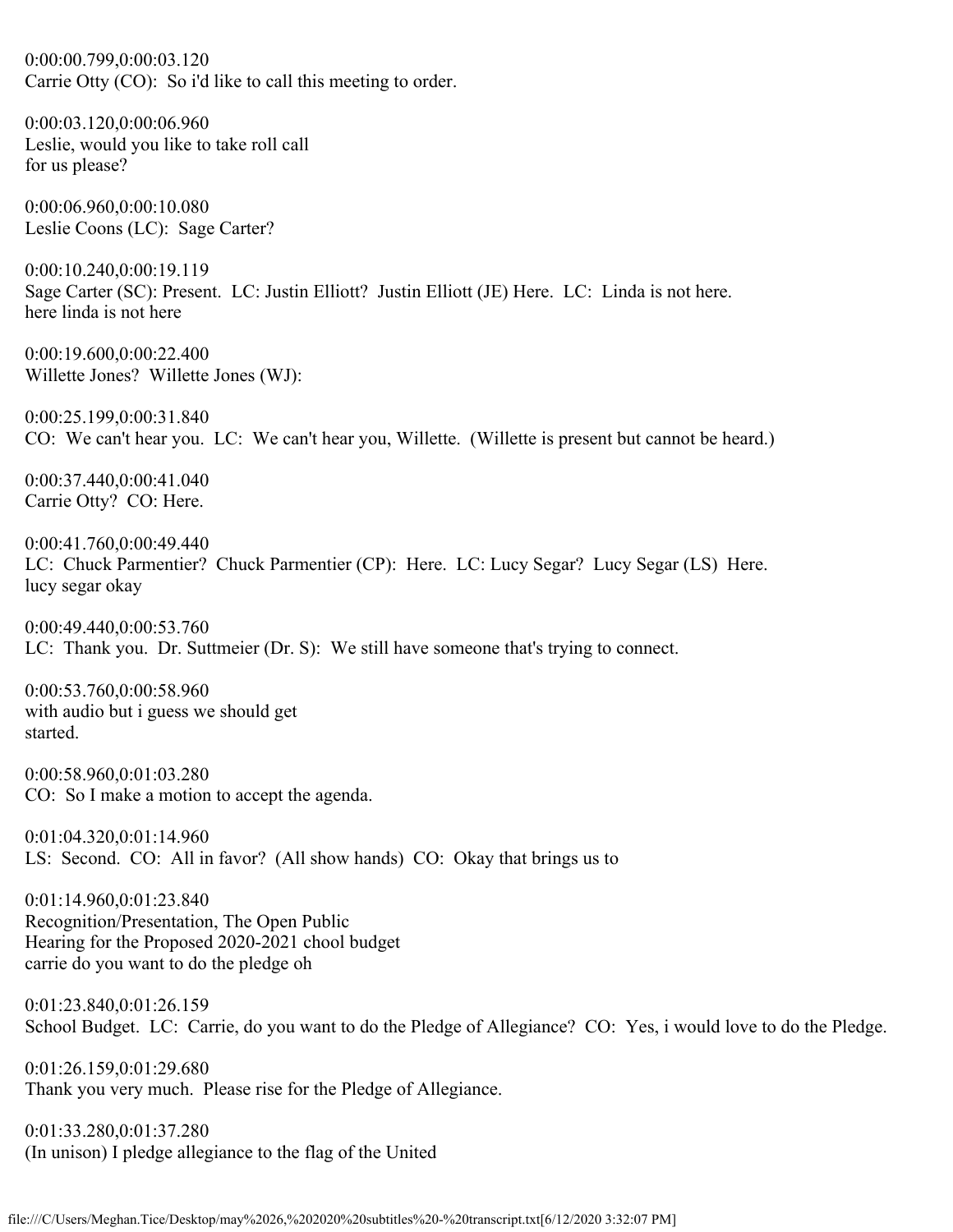0:01:37.280,0:01:43.680 States of America, and to the Republic for which it stands, one Nation,

0:01:43.680,0:01:55.840 under God, indivisible, with liberty and justice for all.

0:01:56.399,0:01:59.920 CO: OK, once again that brings us to the open public hearing for the proposed

0:01:59.920,0:02:03.840 2020-2021 school budget. If you're interested in

0:02:03.840,0:02:07.920 speaking, please sign up in the chat with your name and address, and you will

0:02:07.920,0:02:12.080 be called upon in the order in which you sign up.

0:02:12.080,0:02:20.400 LC: Carrie, can you state the time? CO: At 6 40 p.m. Dr. S: OK, OK, so good evening.

0:02:20.400,0:02:25.760 As you know at our previous meeting, i presented the academic spending plan

0:02:25.760,0:02:32.560 for the 2020-21 school year. It has now been up on our website, so

0:02:32.560,0:02:34.879 if the public has not seen that

0:02:34.879,0:02:38.640 presentation it is available on our website and has been made

0:02:38.640,0:02:45.280 available since our last meeting. Within that 2020- 21 budget projection

0:02:45.280,0:02:49.360 it includes all state initiatives and mandates whether they are funded or

0:02:49.360,0:02:52.720 unfunded, such as academic intervention supports,

0:02:52.720,0:02:57.519 common core learning standards, the services to our English language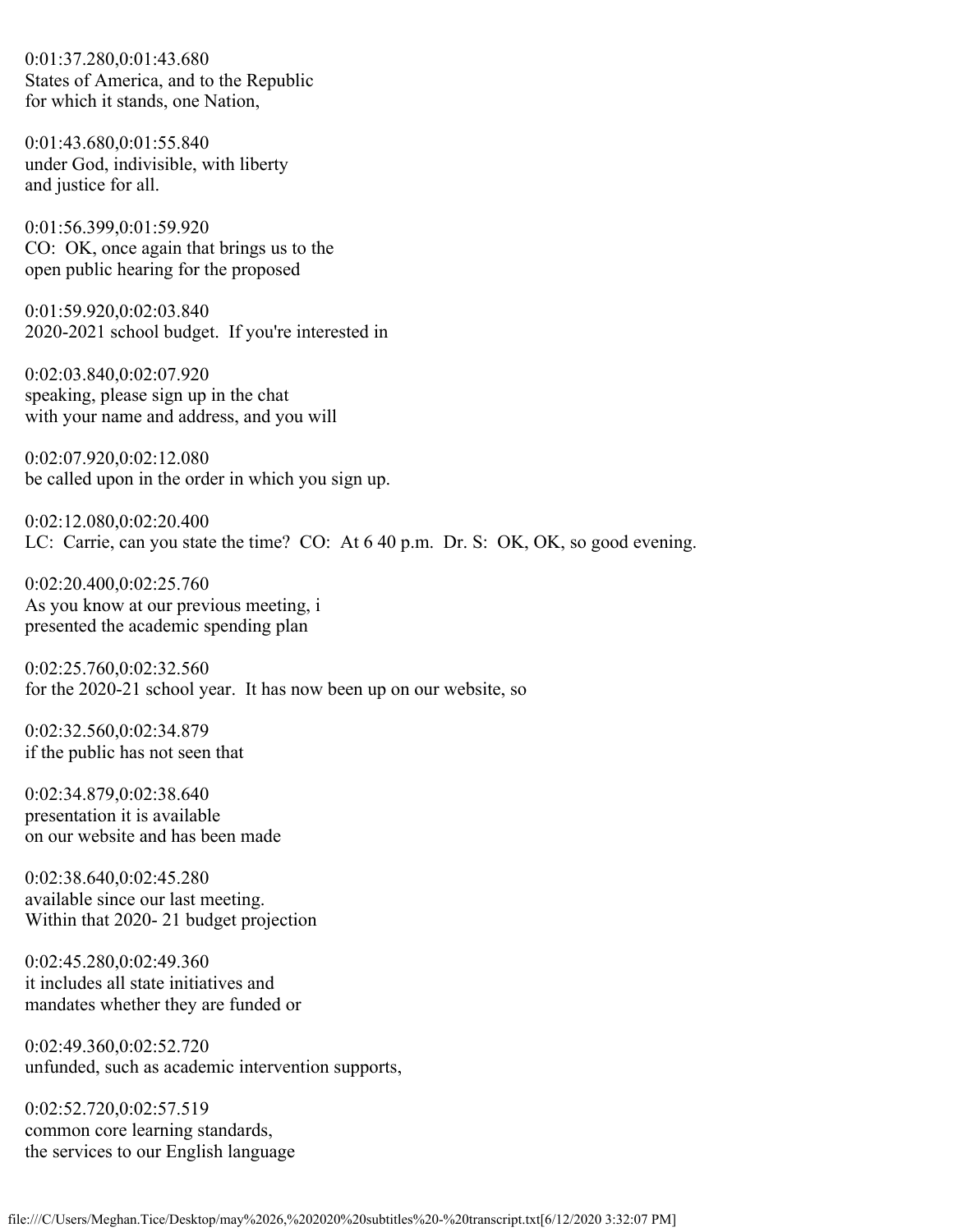0:02:57.519,0:03:02.080 learners, our special education students with IEPS,

0:03:02.080,0:03:05.120 professional development, rebuilding our IT

0:03:05.120,0:03:09.280 department. As we know that is extremely important, especially now with online

0:03:09.280,0:03:13.280 learning, as well as a lot of improvement

0:03:13.280,0:03:17.599 programs, non-mandated programs, that we have put into the district to service

0:03:17.599,0:03:22.640 our population of student needs, such as the two-year kindergarten program,

0:03:22.640,0:03:28.239 the K-6 library media specialist, sixth grade writing program, STEAM

0:03:28.239,0:03:32.239 program from kindergarten into sixth grade, and i can go on. We have

0:03:32.239,0:03:35.200 a list of non-mandated programs that are included

0:03:35.200,0:03:41.840 in the budget. And we went over our projected state aid, knowing that

0:03:41.840,0:03:45.200 there could still be cuts coming in the future, but what we

0:03:45.200,0:03:50.640 know is what we know right now as far as our income is. We went over our tax levy

0:03:50.640,0:03:55.040 considerations. One of the big unknowns from year to

0:03:55.040,0:03:58.319 year is the CPI, but with the CPI reduced from 2%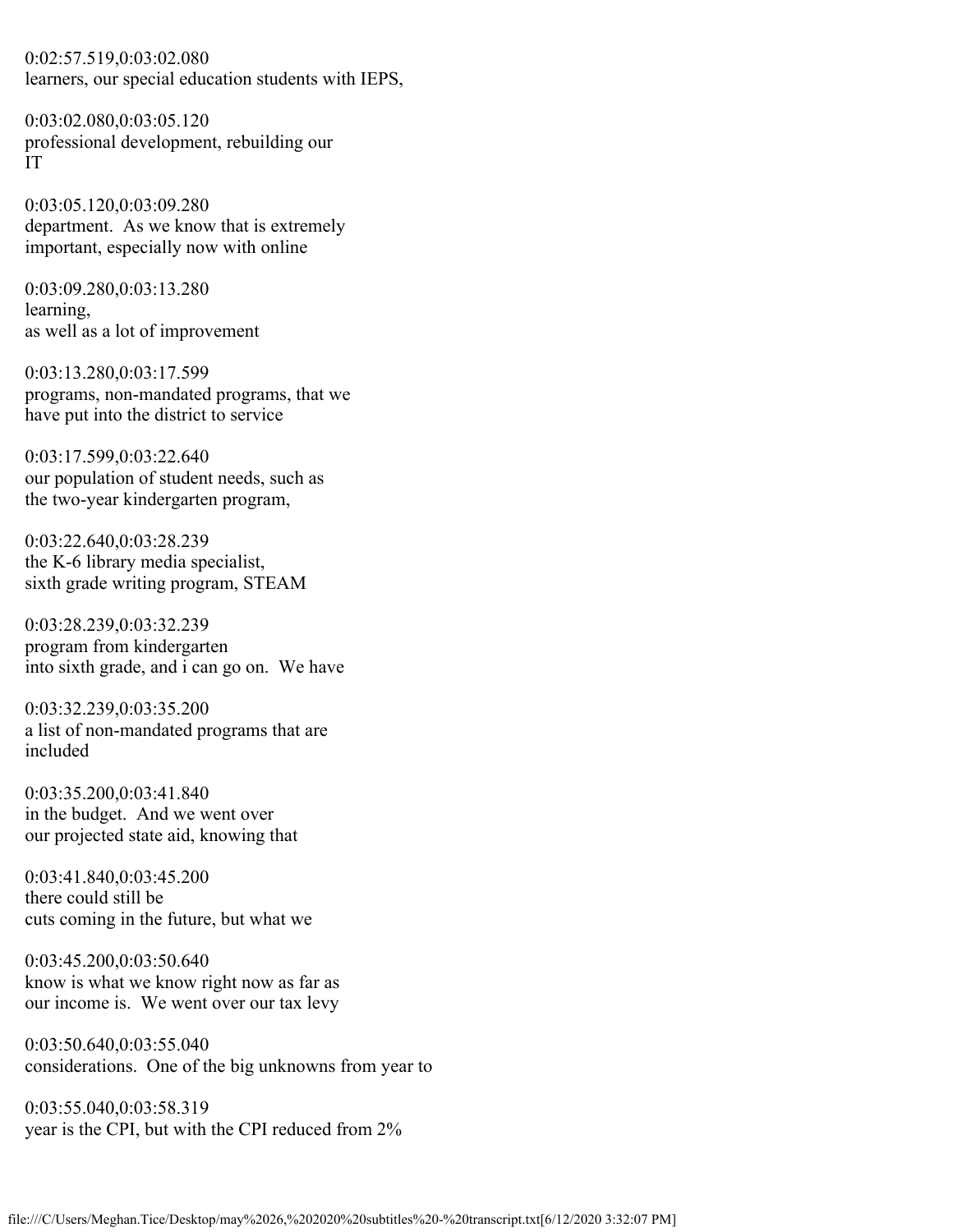0:03:58.319,0:04:02.959 down to 1.81, that has been a factor in what our tax

0:04:02.959,0:04:09.840 levy limit could be. As you know the tax levy limit is 2.43%,

0:04:09.840,0:04:13.200 but the board and district made a

0:04:13.200,0:04:17.199 responsible decision to reduce that and not raise it more

0:04:17.199,0:04:23.680 than what the tax levy was last year and that is 1.99%.

0:04:23.680,0:04:34.120 That is a levy to levy increase of \$471,082 and a budget to budget increase

0:04:34.120,0:04:39.440 of \$892,275. This is the fourth year in a row that the district has decided to come in

0:04:39.440,0:04:45.440 under the tax levy limit, giving back funding to the taxpayers. We recognize

0:04:45.440,0:04:49.280 that this is a very difficult time for our taxpayers and we want to

0:04:49.280,0:04:53.199 once again make sure that we are being fair and taking their burden

0:04:53.199,0:04:59.759 into consideration. What that means for a home that is

0:04:59.759,0:05:02.479 valued at an assessed value of \$100,000

0:05:02.479,0:05:06.880 that is \$29.84

0:05:06.880,0:05:11.840 as an annual increase or \$2.49 per month.

0:05:12.479,0:05:18.720 And then of course, you know, you'd just have to multiply for the house values.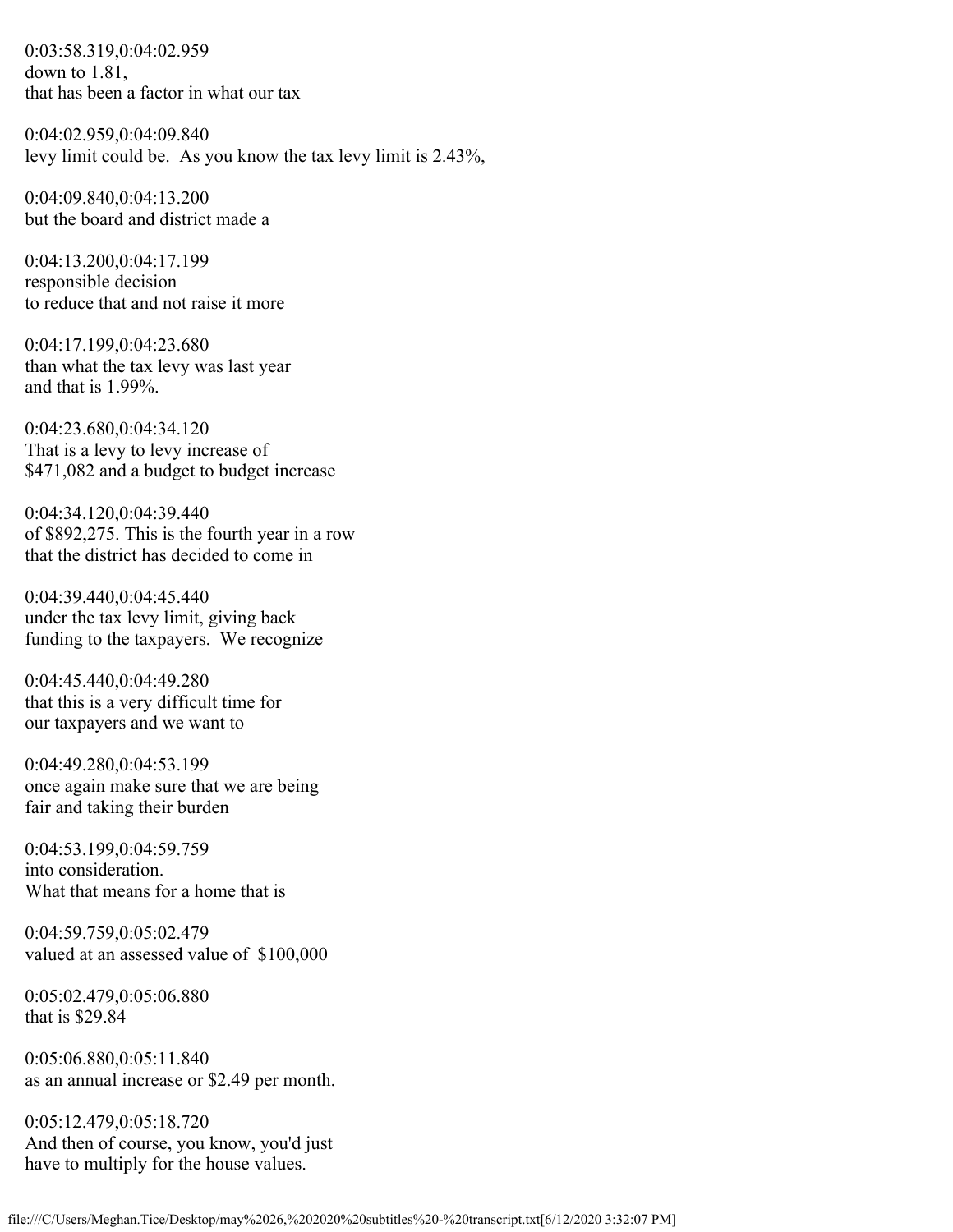0:05:18.720,0:05:23.680 With an assigned fund balance of, using some assigned fund balance,

0:05:23.680,0:05:27.280 \$500,000 including the tax levy

0:05:27.280,0:05:30.800 of \$24 million and state aid of \$24 million,

0:05:30.800,0:05:36.840 and other revenue of \$1.9 million, we have total potential revenue of \$50,684, million

0:05:36.840,0:05:44.960 um excuse me, \$50,684,738

0:05:44.960,0:05:48.720 and that is offset by our expenses. As

0:05:48.720,0:05:52.320 you know, Mr. Boehme and I have combed through this

0:05:52.320,0:05:56.160 budget, and we were able to shave off money that

0:05:56.160,0:06:00.720 we had in reserves so that we can help balance our budget. So there have

0:06:00.720,0:06:05.919 been no staff layoffs, no programs been cut to date for this

0:06:05.919,0:06:10.800 budget that we presented to the board and which was adopted.

0:06:10.880,0:06:14.319 So that's where we are. We have cut several positions

0:06:14.319,0:06:18.479 that were funded in our budget but we are not going to

0:06:18.479,0:06:22.160 replace. So we have two retirements we will not replace;

0:06:22.160,0:06:26.720 a resignation in the special education department that will not be replaced;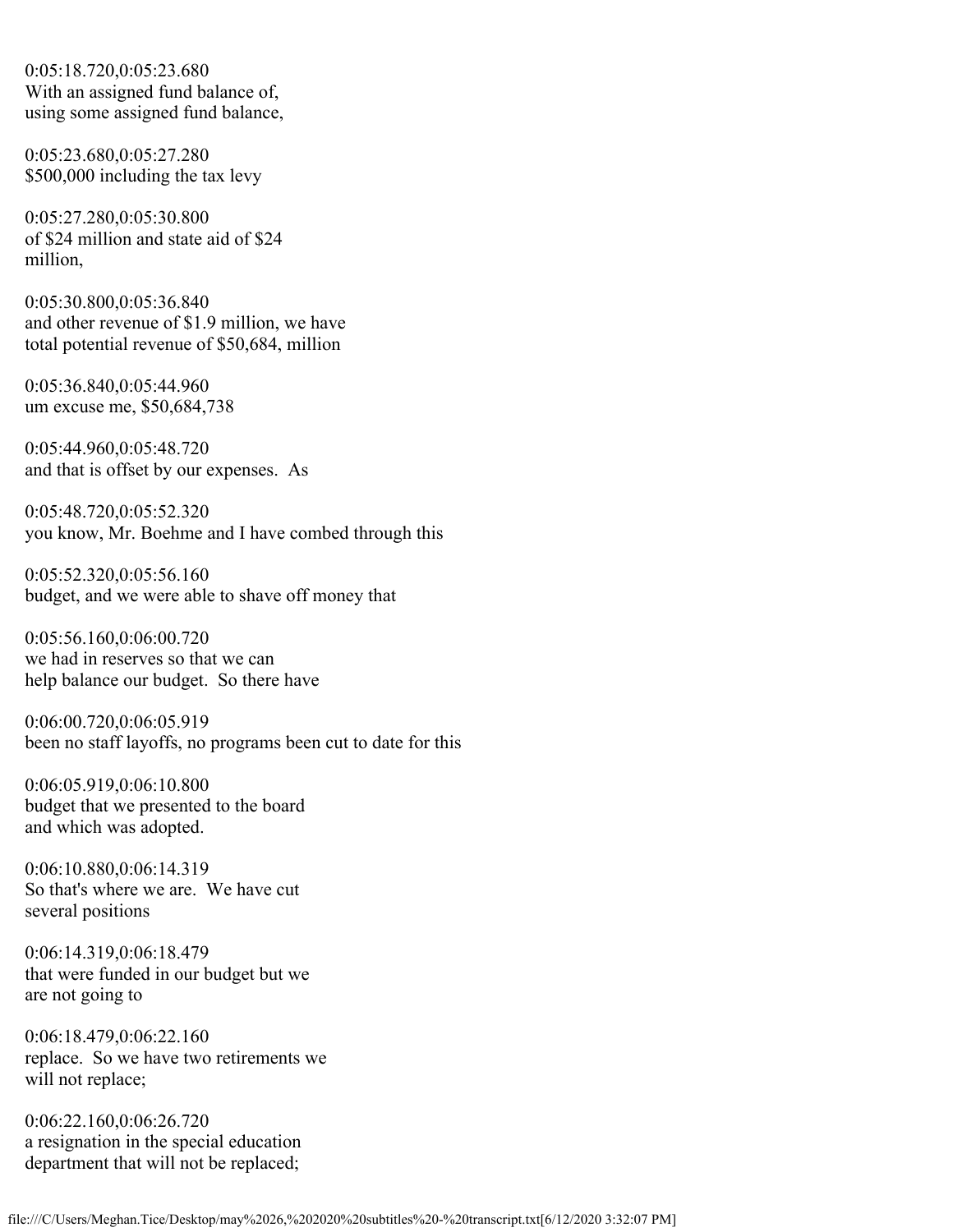0:06:26.720,0:06:30.240 as well as other open positions; and that um

0:06:30.240,0:06:34.160 adds up to about eight other positions that we are not filling.

0:06:34.160,0:06:37.360 So all in that's 11 positions that we are not filling

0:06:37.360,0:06:44.560 and then we were able to make up \$726,000 by not filling those positions.

0:06:45.280,0:06:49.360 We know we have many new challenges up ahead with the Covid 19

0:06:49.360,0:06:53.280 and not knowing what our school year is going to look like yet in the fall.

0:06:53.280,0:06:57.199 i am part of a committee that we will be working to reimagine what school

0:06:57.199,0:06:59.599 would look like so that we are in a safe learning

0:06:59.599,0:07:02.000 environment. We know that summer learning will

0:07:02.000,0:07:06.800 be online this year. So we feel that this is a responsible budget

0:07:06.800,0:07:11.680 not knowing yet what we're going to be contending with with social distancing

0:07:11.680,0:07:14.720 and mental health needs of our students. We know that many of them

0:07:14.720,0:07:20.639 are being serviced over the internet but it's not really meeting all of the

0:07:20.639,0:07:26.080 students needs. So we do have difficult decisions ahead.

0:07:26.080,0:07:29.680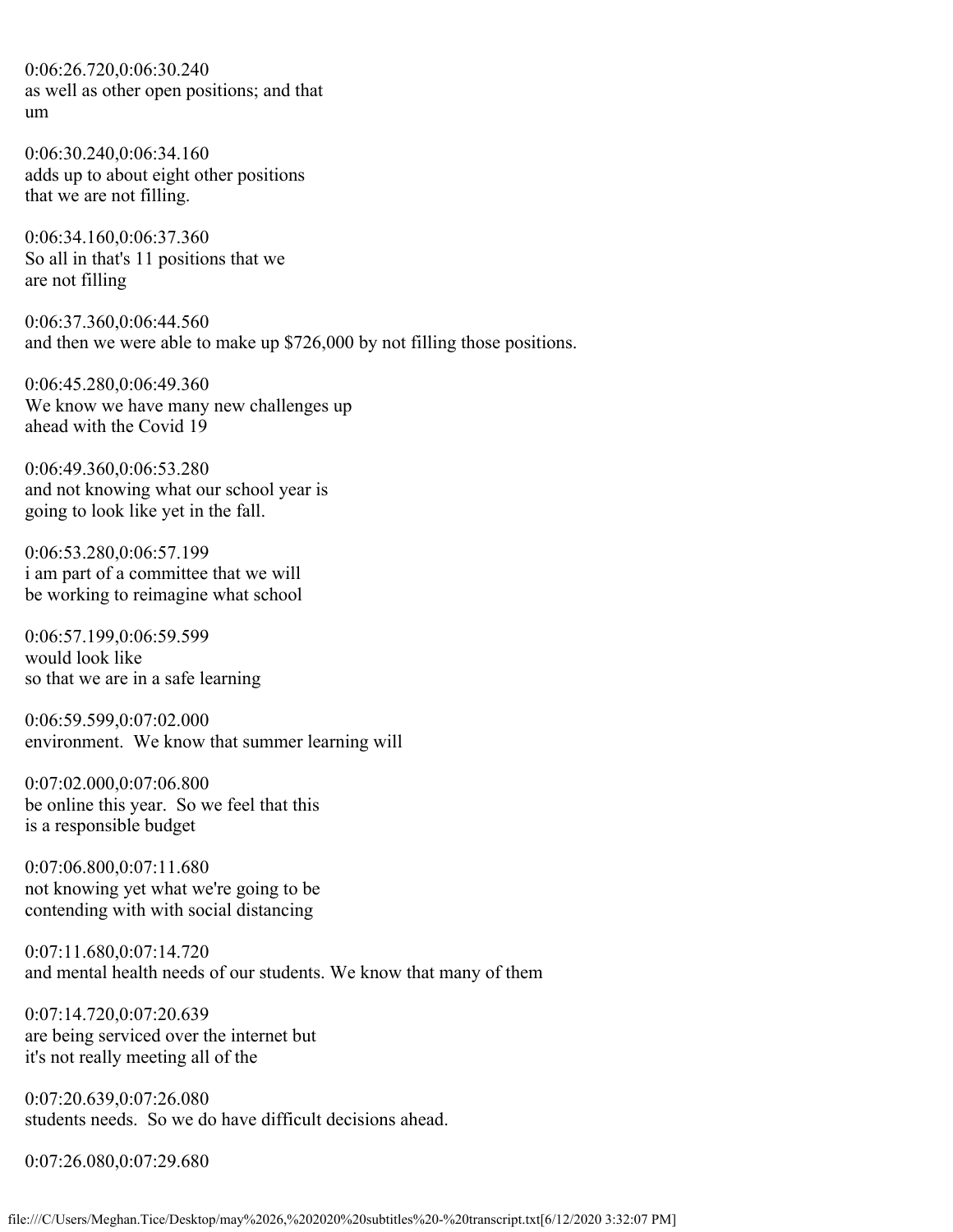And i would like to now open it up to the public portion

0:07:29.680,0:07:34.240 of this meeting, but i just wanted to give an overview of where

0:07:34.240,0:07:39.520 things stand right now. Thank you.

0:07:42.800,0:07:46.800 LC: We have Mr. Sheffer, who wishes to speak.

0:07:49.360,0:07:52.800 Mr. Ken Sheffer: So does this take the place of the public forum or

0:07:52.800,0:07:55.759 is this different?

0:07:57.199,0:08:05.440 SC: This is the public forum. Mr. Sheffer: Of the board meeting? SC: Yes sir.

0:08:05.440,0:08:12.400 Mr. Sheffer: Yes what? SC: Yes this is the public forum. Dr. S: This is the public portion of the budget

0:08:12.400,0:08:15.599 hearing. There is two other public comment

0:08:15.599,0:08:21.759 sections in our regular agenda. Mr. Sheffer: Yeah that's what i meant.

0:08:21.759,0:08:28.960 OK, so how long does this part of the public forum go on?

0:08:33.360,0:08:38.560 Dr. S: Mrs. Otty, you're muted. CO: We're standing with our regular policy of

0:08:38.560,0:08:45.360 three minutes. Dr. S: Per speaker. CO: Per speaker. Mr. Sheffer: How many speakers do

0:08:45.360,0:08:49.200 you have? LC: There are nine participants, ten

0:08:49.200,0:08:54.959 participants right now. Mr. Sheffer: OK Dr. S: Has everyone signed up to speak,

0:08:54.959,0:09:00.640 though, Mrs Coons? LC: I just had one person sign up.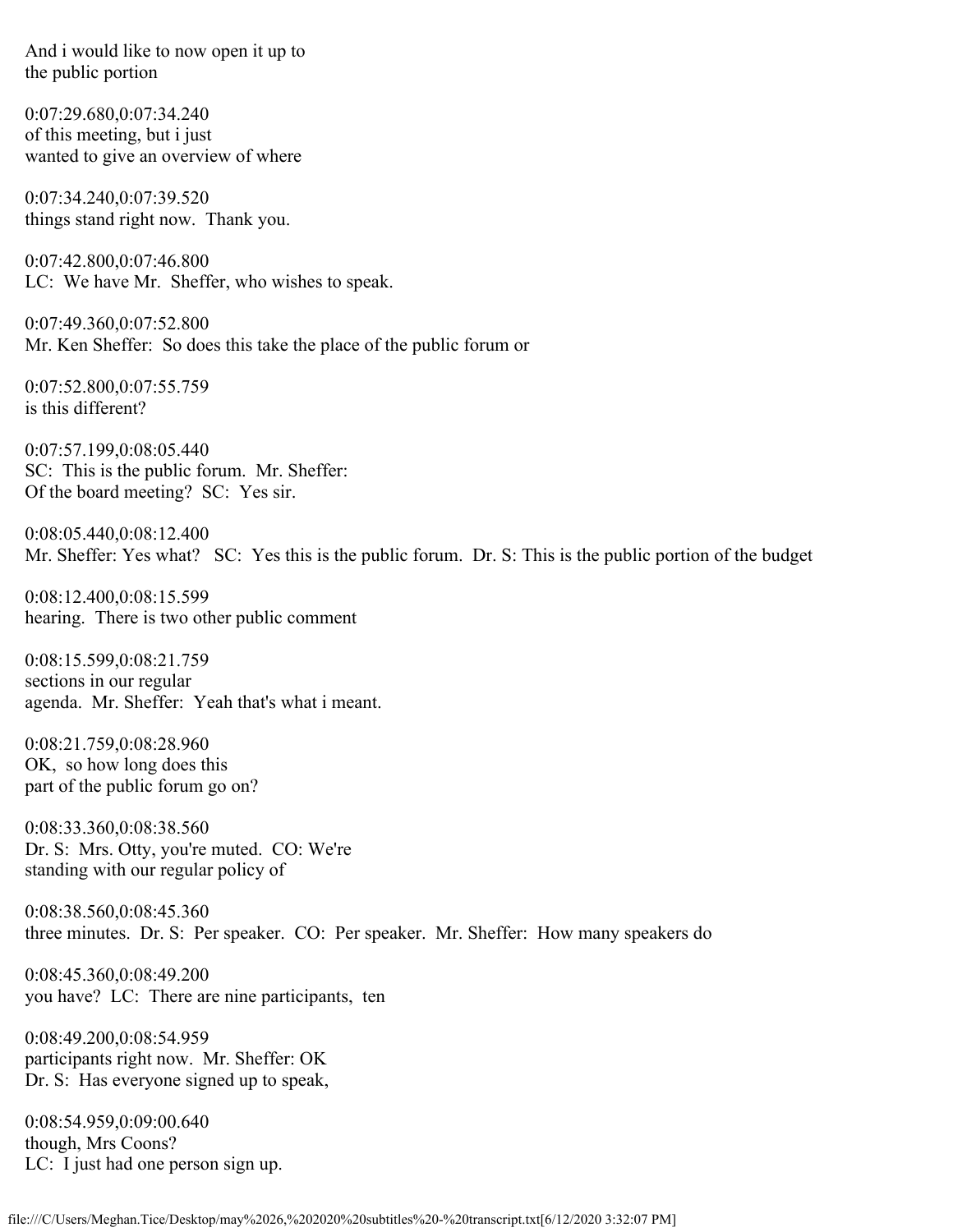0:09:00.640,0:09:05.839 Dr. S: So besides Mr. Sheffer? LC: Yes. Dr. S: OK.

0:09:06.839,0:09:14.720 Mr. Sheffer: OK, so i have a couple of questions. 1.

0:09:14.720,0:09:20.880 What were the pay cuts uh decided on for senior leadership at the school

0:09:20.880,0:09:24.480 district um and when will they be implemented?

0:09:24.480,0:09:28.320 Have they been implemented in line with what other districts are

0:09:28.320,0:09:37.839 doing around the state? Dr. S: He cut out on me. I didn't hear the whole

0:09:37.839,0:09:40.240 question.

0:09:41.120,0:09:45.440 Mr. Sheffer: What are the pay cuts for senior executives at the district?

0:09:45.440,0:09:49.519 Um have they been implemented and in line with what other

0:09:49.519,0:09:56.240 districts are doing? Dr. S: There has been no pay cuts in this district and our

0:09:56.240,0:09:59.279 neighboring school districts. I'm on a call with

0:09:59.279,0:10:03.360 at least 23 component school districts and there has not been

0:10:03.360,0:10:10.880 any pay cuts in this region. Mr. Sheffer: OK so how about

0:10:10.880,0:10:14.399 uh the property tax report card? Has that been

0:10:14.399,0:10:22.560 sent to the SED? Jesse Boehme (JB): Yes it has. Mr. Sheffer: Is that also on the website? JB: It will be

0:10:22.560,0:10:25.760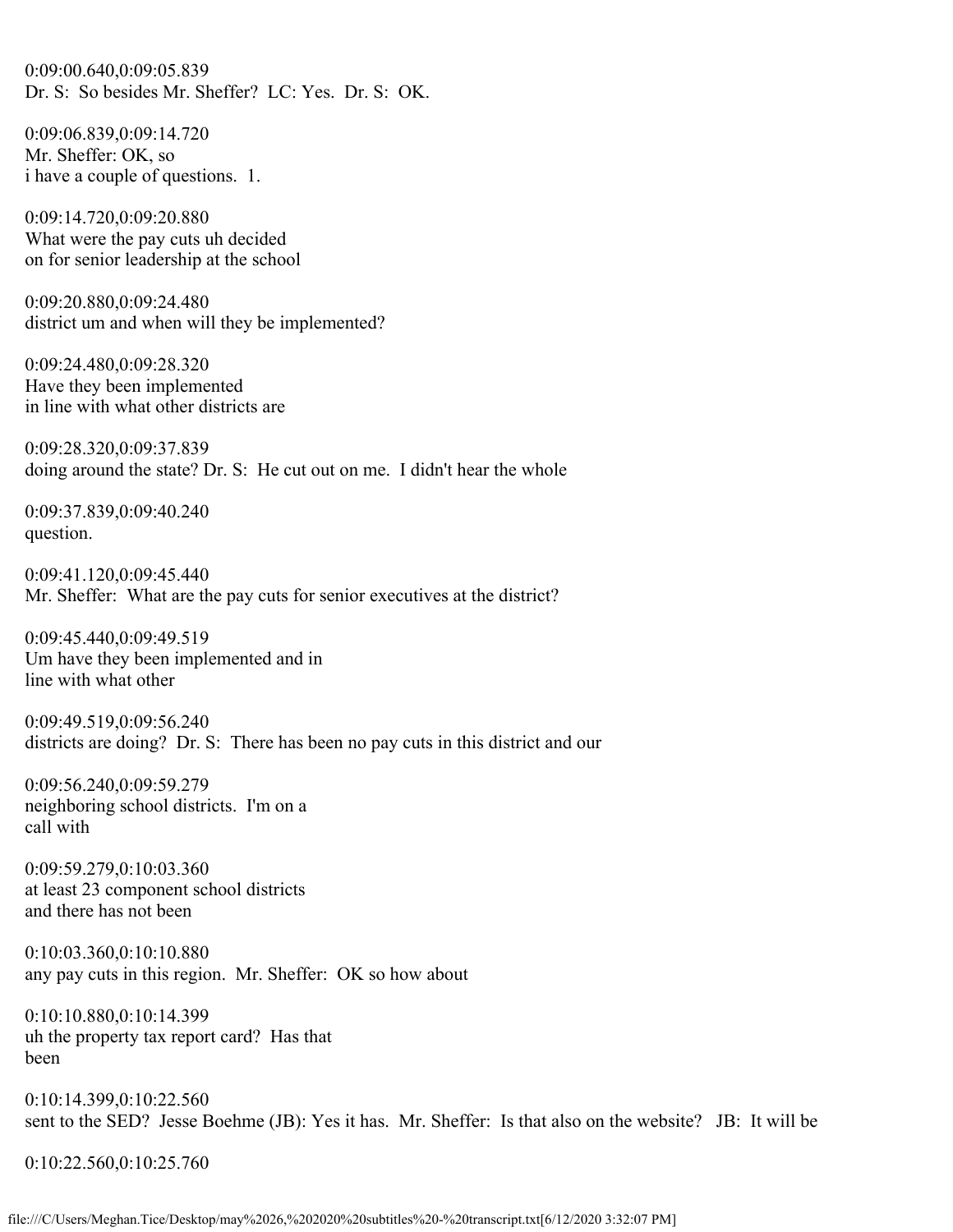after the public hearing, yes.

0:10:25.839,0:10:33.839 Mr. Sheffer: It was supposed to be on the website 24 hours after the adopted budget.

0:10:37.519,0:10:41.600 JB: Last that I i understood it was in the budget statement,

0:10:41.600,0:10:45.760 which is supposed to go up right after the budget hearing.

0:10:45.760,0:10:49.600 if you read your own document that that's it says

0:10:49.600,0:10:54.720 it goes up 24 hours after the budget is passed.

0:10:54.720,0:10:58.160 Was it also sent to the newspapers of record at that time? it's

0:10:58.160,0:11:06.720 supposed to be sent on May 22. Um

0:11:08.079,0:11:12.160 it says on your own document right on your own page just so

0:11:12.160,0:11:15.839 um tax report card's supposed to be on the but on that website

0:11:15.839,0:11:19.279 as well as in the hands of whoever i guess the register

0:11:19.279,0:11:23.920 um but that didn't happen i guess.

0:11:25.839,0:11:29.600 Do you want me to send you your timing document?

0:11:29.600,0:11:36.399 JB: i'm all set thank you. Mr. Sheffer: yeah okay um has there been out been

0:11:36.399,0:11:40.079 any outreach to the community about the hardship of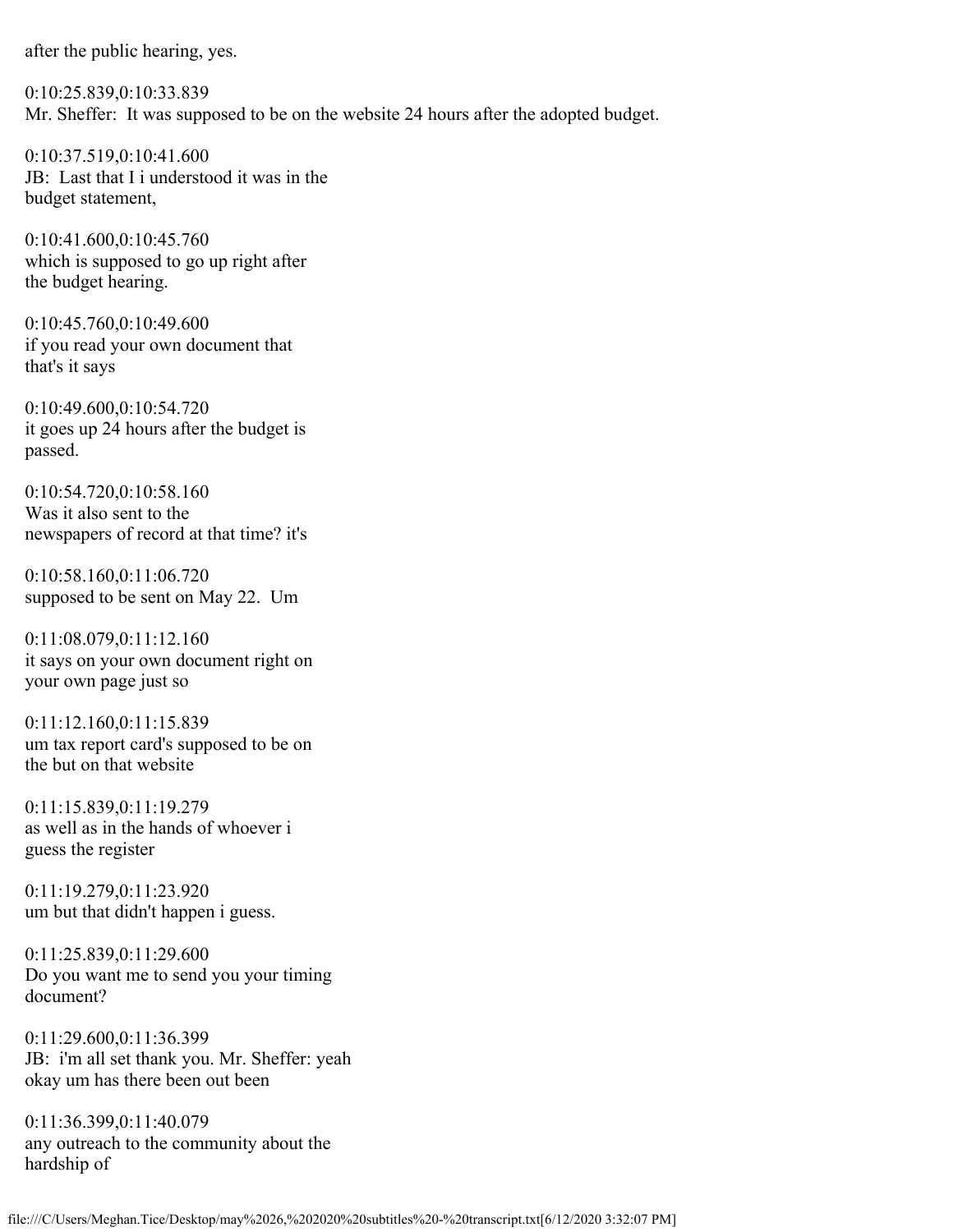0:11:40.079,0:11:44.079 meeting the tax uh burden this year since you are

0:11:44.079,0:11:49.680 increasing the tax um the budget anyway by close to a million

0:11:49.680,0:11:53.680 dollars has there been any outreach to the fact

0:11:53.680,0:11:56.959 that you know 30 maybe up to 30% of the local

0:11:56.959,0:12:01.360 area is unemployed at this moment.

0:12:01.760,0:12:05.279 Dr. S: There is a budget newsletter that went out

0:12:05.279,0:12:09.839 on the internet today so there's an electronic version that went out today

0:12:09.839,0:12:13.040 and they'll be hard copies mailed to every taxpayer

0:12:13.040,0:12:18.079 in the district and we are on social media. We're active. We've been talking

0:12:18.079,0:12:22.079 about the budget and having budget workshops

0:12:22.160,0:12:25.200 we've done more than other districts in this region. When

0:12:25.200,0:12:30.000 we were launched onto a Zoom platform there were many districts that did not

0:12:30.000,0:12:34.639 engage in public comment or conduct budget workshops during on this platform

0:12:34.639,0:12:38.000 but we decided that we wanted to keep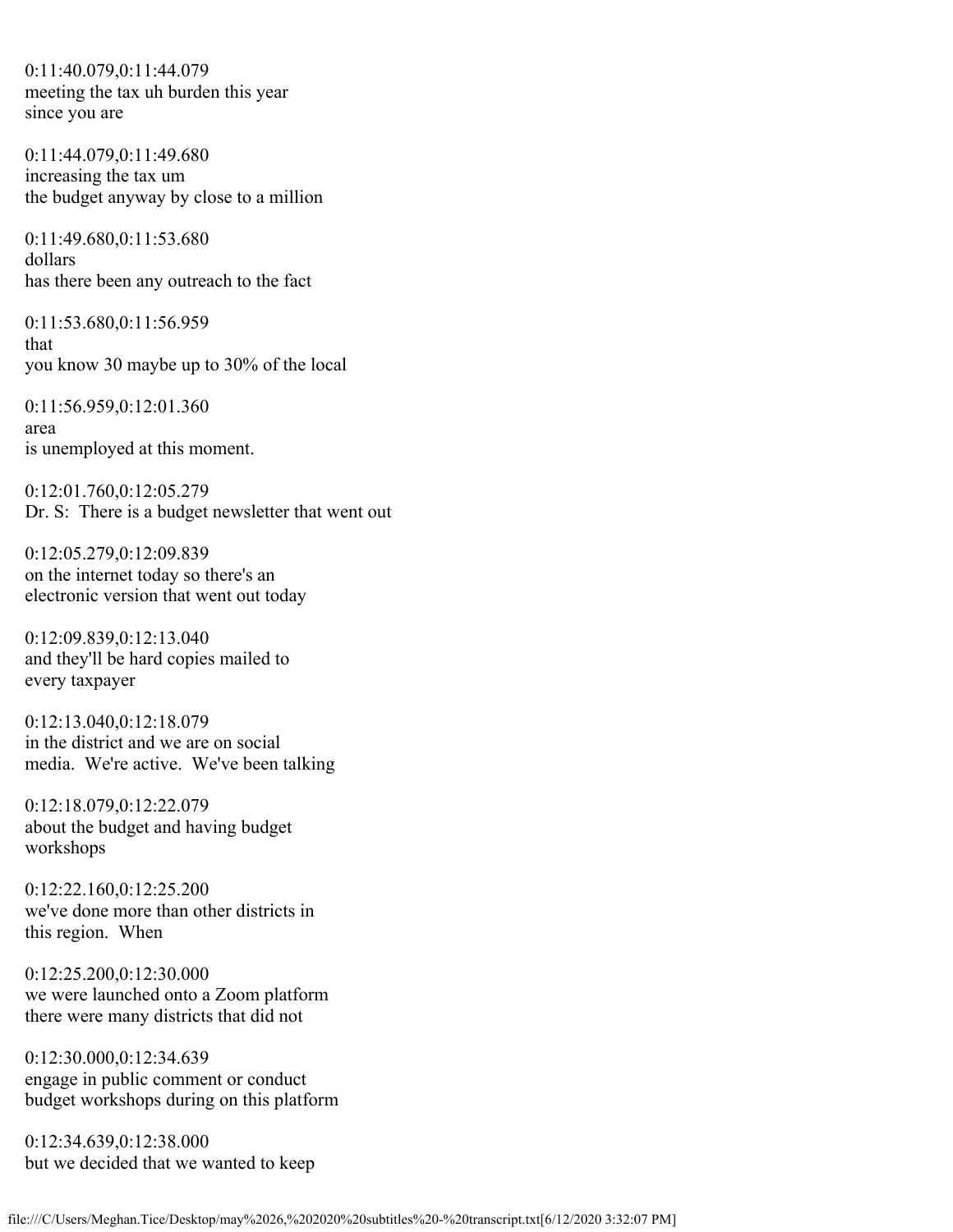things as authentic to the way that they

0:12:38.000,0:12:42.480 normally happen in a public setting. So we've continued with that

0:12:42.480,0:12:46.639 practice all the way through this whole season.

0:12:46.720,0:12:53.839 Mr. Sheffer: OK um so the budget book is what is the newsletter or? Dr. S: No

0:12:53.839,0:12:58.880 there will be a separate budget book that normally is available in hard copy

0:12:58.880,0:13:04.079 however we um also will be sending that out electronically because of the

0:13:04.079,0:13:09.440 situation that we're under. So the budget book is in addition to the newsletter.

0:13:09.440,0:13:12.959 Mr. Sheffer: and that was supposed to be available seven days before this

0:13:12.959,0:13:17.040 before today. Dr. S: We're a small city school district so our timeline could be a

0:13:17.040,0:13:20.399 little different than some of the other neighboring school districts but we are

0:13:20.399,0:13:23.600 following what our attorneys are asking us to do

0:13:23.600,0:13:27.839 for all of this so i'm sorry if there's some

0:13:27.839,0:13:31.440 misunderstanding. Mr. Sheffer: no misunderstanding this is your

0:13:31.440,0:13:35.519 document. LC: Mr Sheffer your three minutes are up if

0:13:35.519,0:13:41.440 you have any more comments. Mr. Sheffer: I have a last comment which is since

0:13:41.440,0:13:45.120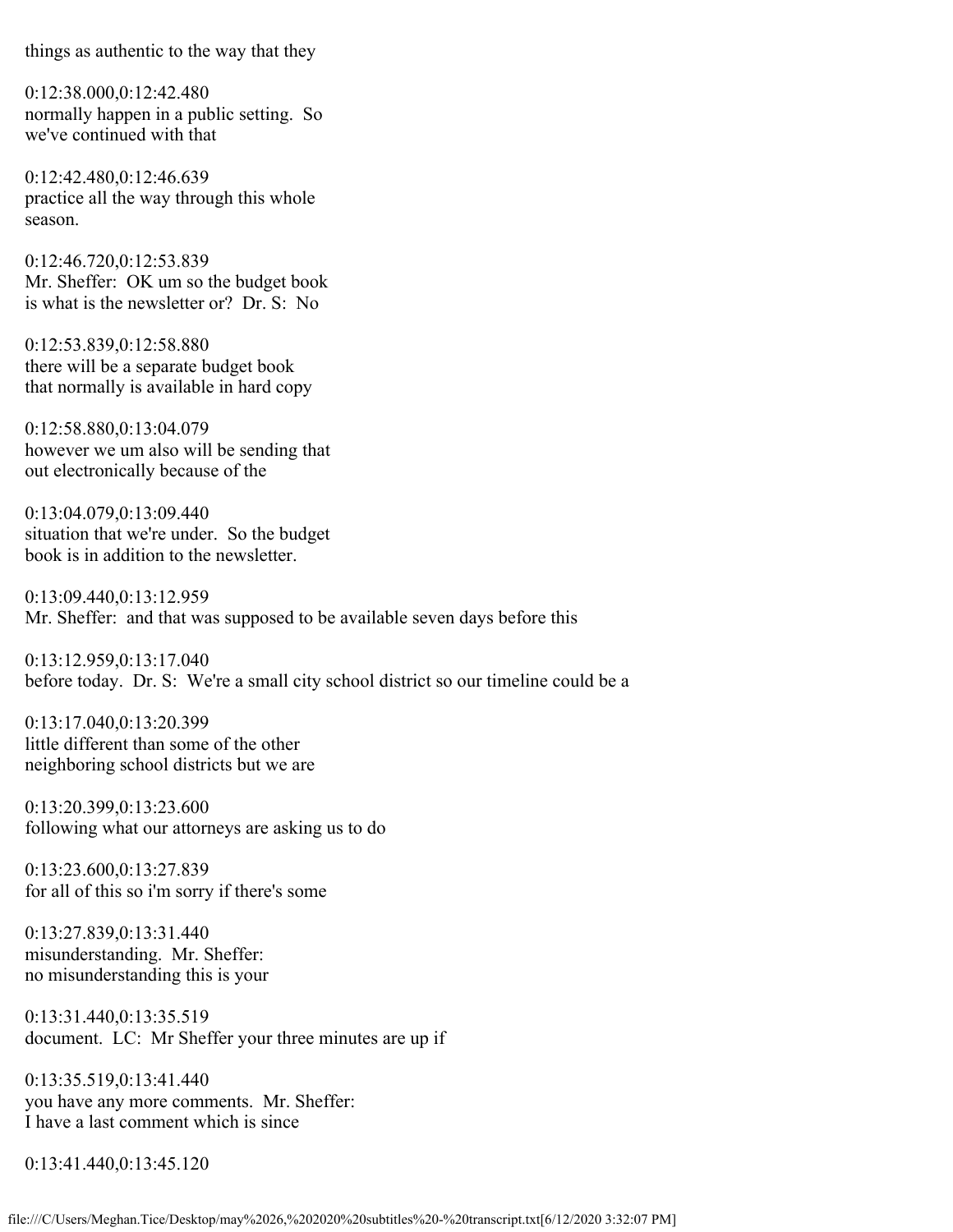there's concern from the Hudson City Government about the school

0:13:45.120,0:13:50.000 district sucking up tax so much tax dollar, so much tax dollars, have you

0:13:50.000,0:13:56.880 uh considered finding out a way to work within this district

0:13:56.880,0:14:01.199 to reduce the load you put on taxpayers and to allow the city to

0:14:01.199,0:14:04.959 be able to expand its tax base?

0:14:07.760,0:14:12.240 We did reduce the burden to taxpayers. We are not going out with our tax levy

0:14:12.240,0:14:15.920 limit of 2.43. Other school districts are going out at

0:14:15.920,0:14:18.480 their limit. Some of them are going just below.

0:14:18.480,0:14:23.279 There's one district in our region that is asking taxpayers to support a budget

0:14:23.279,0:14:27.199 of over 19%. There's a large spike because they have

0:14:27.199,0:14:31.360 not been budgeting wisely like we have over the last few

0:14:31.360,0:14:33.920 years. When we went through the last recession

0:14:33.920,0:14:40.240 in the 2009-10 school year, we had zero in our reserves and we went

0:14:40.240,0:14:44.800 straight to mass layoffs. Over 40 positions were cut

0:14:44.800,0:14:47.519 that first year, when other school districts were able to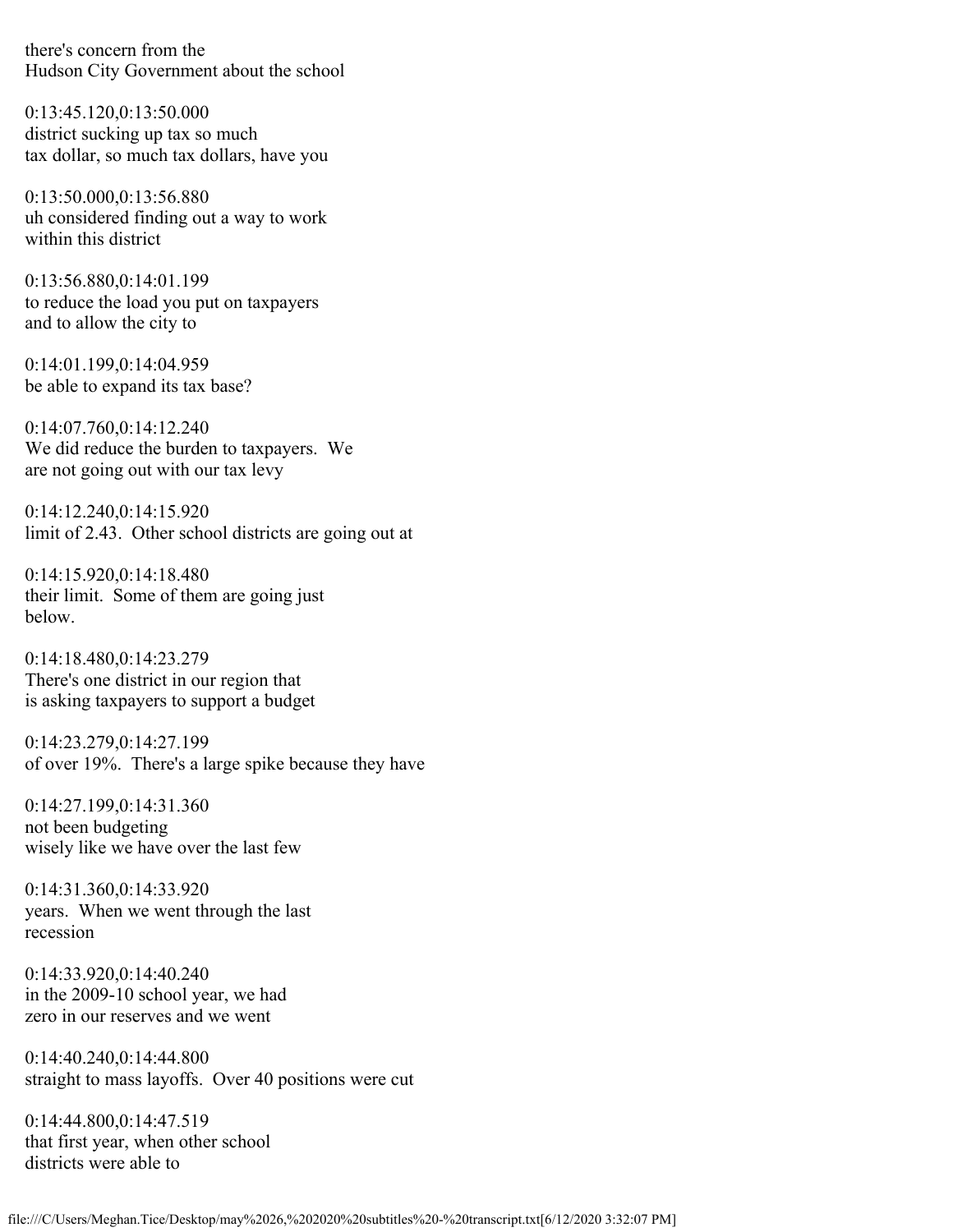0:14:47.519,0:14:53.040 survive that recession and push things out until things could start coming

0:14:53.040,0:14:59.680 you know back up. So we are already doing what we can, responsibly, to reduce

0:14:59.680,0:15:03.519 the burden to our taxpayers and that's the budget that the board

0:15:03.519,0:15:08.320 approved. Mr. Sheffer: Is your position that the tax bill people get this year will be

0:15:08.320,0:15:16.399 less than last year? Dr. S: i can't predict that.

0:15:16.399,0:15:27.839 Mr. Sheffer: Yes you can. It'll be more money. It's easy.

0:15:28.240,0:15:32.079 and to compare yourself to districts that are suicidally

0:15:32.079,0:15:36.880 raising their you know tax levy by 19%. Dr. S: I'm not comparing myself. I'm just trying

0:15:36.880,0:15:40.079 to give a frame of reference, so that you can understand what we've

0:15:40.079,0:15:44.880 done for the last four years in this community.

0:15:44.959,0:15:48.320 Mr. Sheffer: Well what about comparing yourself to the districts that go

0:15:48.320,0:15:53.040 down to zero or 1%? Dr. S: Everybody's budgets are different. We have a lot of

0:15:53.040,0:15:55.680 challenges in a small city school district. We have a lot of

0:15:55.680,0:15:59.839 students that have mandated needs: as an English language learner,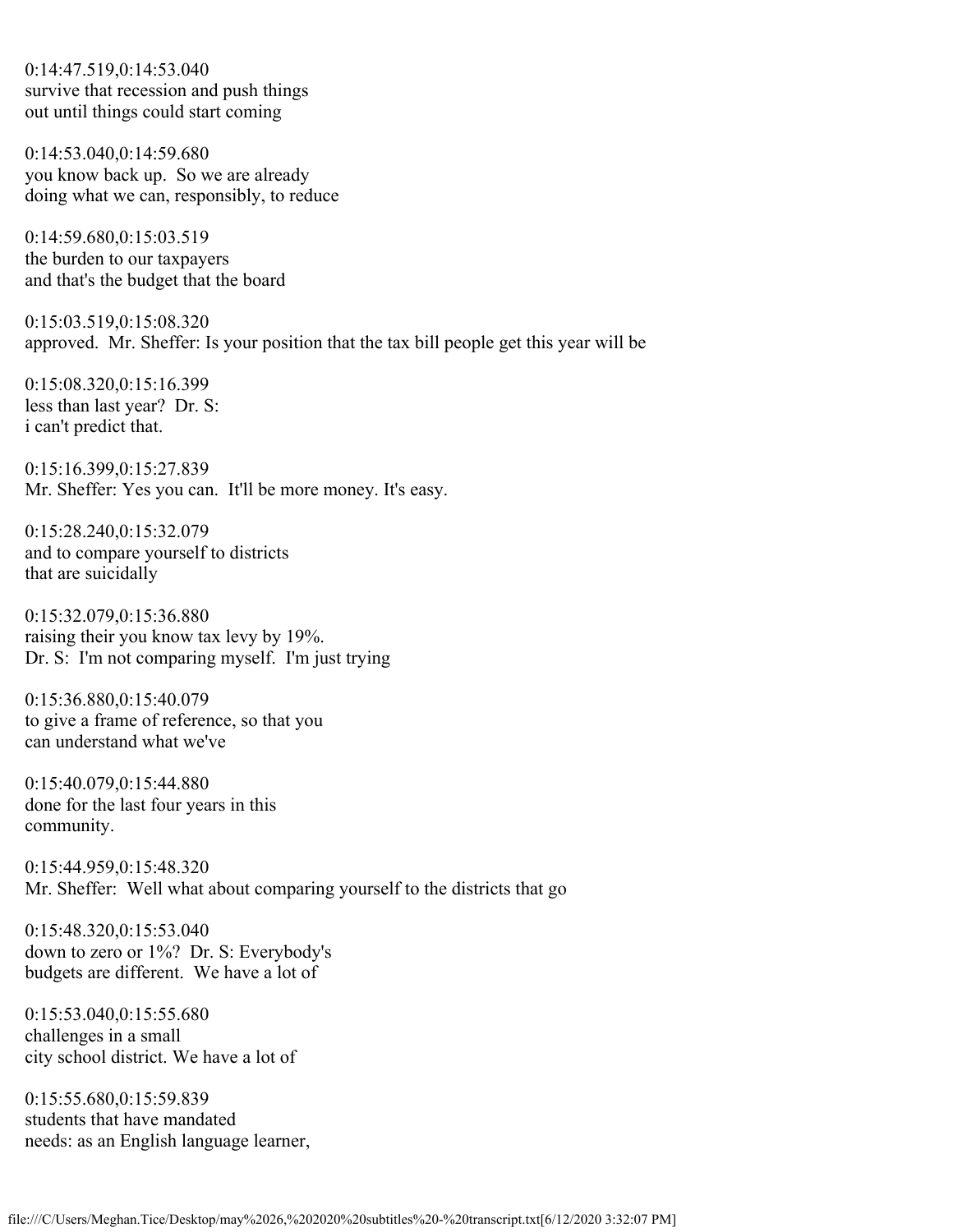0:15:59.839,0:16:04.160 special education needs, mental health awareness. You know i can't

0:16:04.160,0:16:06.880 speak for the other districts on how they have chosen to

0:16:06.880,0:16:09.920 to budget and how they're supported by their community,

0:16:09.920,0:16:15.120 but i know in running this district for the last eight years and pulling it out

0:16:15.120,0:16:18.480 of financial stress - we are on every list,

0:16:18.480,0:16:21.600 every state list - school in need of improvement,

0:16:21.600,0:16:25.920 corrective action, focus, fiscally stressed list. We're not

0:16:25.920,0:16:29.600 on any of those lists because we've been doing what we should be doing and that's

0:16:29.600,0:16:33.680 by putting things into our reserves and planning for a rainy day.

0:16:33.680,0:16:37.759 and as Mr. Parmentier had asked us to do when we were going through our budget

0:16:37.759,0:16:41.600 workshops, he asked us to reduce it back to the 1.99%,

0:16:41.600,0:16:45.440 because he knows that's exactly why we have been putting money into reserves.

0:16:45.440,0:16:49.440 That this is a rainy day, and that's why we're taking \$1.4 million

0:16:49.440,0:16:54.800 out of reserves plus the \$500,000 in assigned fund balance to help the

0:16:54.800,0:16:59.120 taxpayers. And yes that money came from taxpayers,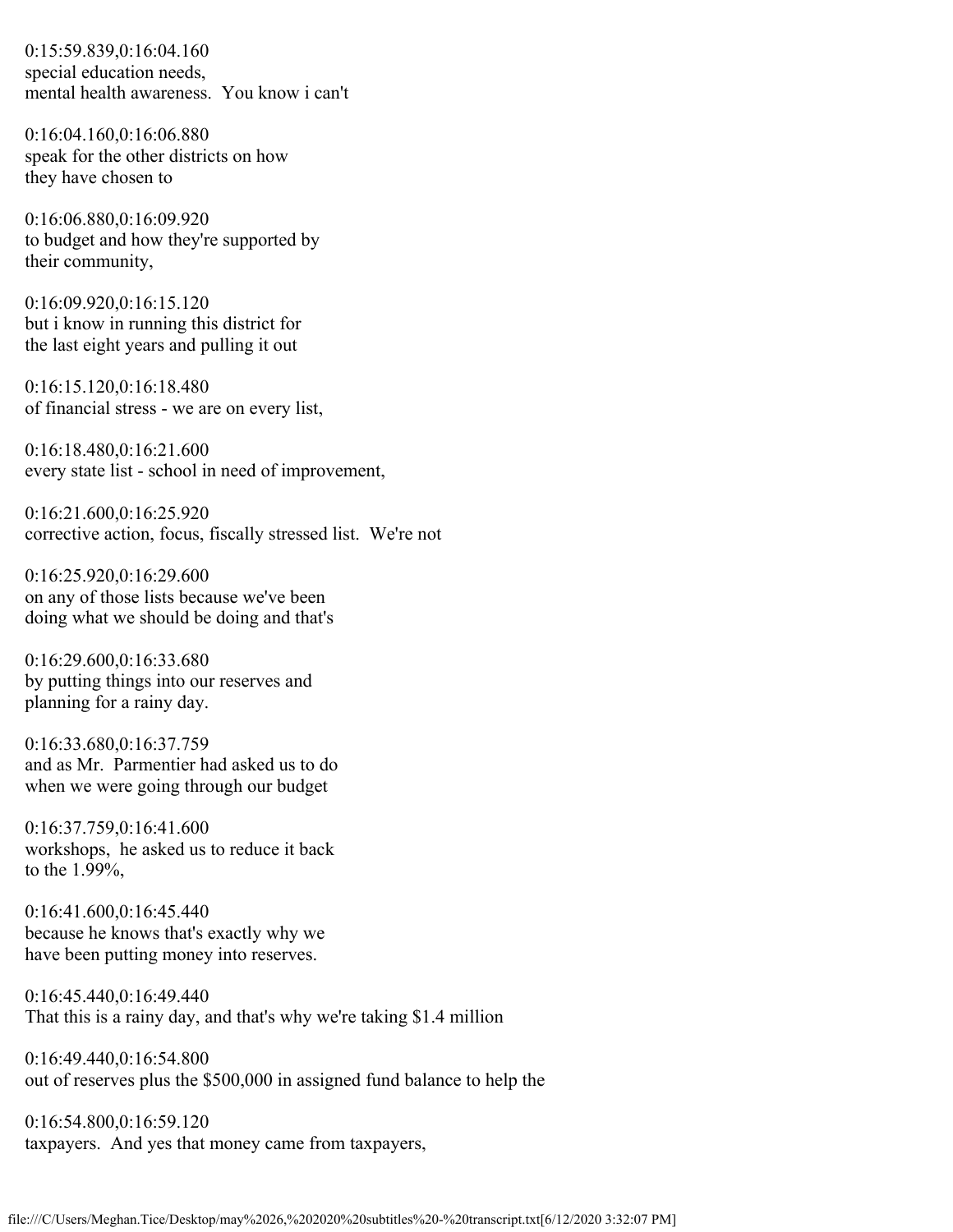0:16:59.120,0:17:02.320 that goes into our reserves, but now is the time where it helps

0:17:02.320,0:17:05.839 this year's tax burden.

0:17:06.000,0:17:09.600 Mrs. Coons, we had someone else that signed up? I know we've gone over

0:17:09.600,0:17:19.439 by quite a bit. LC: Mr. Chris Davies. (I think it's Chris - Mr.

0:17:19.439,0:17:26.000 Mr. Chris Davies: Hi Chris Davies. Um i was a New York City public school teacher for 10 years

0:17:26.000,0:17:34.320 in special and general education. And I'm a resident of Hudson. Um

0:17:34.320,0:17:38.160 uh this is the first time i've attended this meeting

0:17:38.160,0:17:41.520 and i'm certainly not here to go through an extensive

0:17:41.520,0:17:46.320 line item uh in terms of the budget which I'll look forward to reviewing and

0:17:46.320,0:17:52.720 you know more carefully. Um but uh what I''m interested in

0:17:52.720,0:17:58.640 understanding better is um the

0:17:58.640,0:18:05.520 uh the nature of how the tax burden is distributed across counties and

0:18:05.520,0:18:10.559 communities. My general understanding, what i've been told,

0:18:10.559,0:18:17.840 is that the um the tax burden for school funding in our region

0:18:17.840,0:18:24.720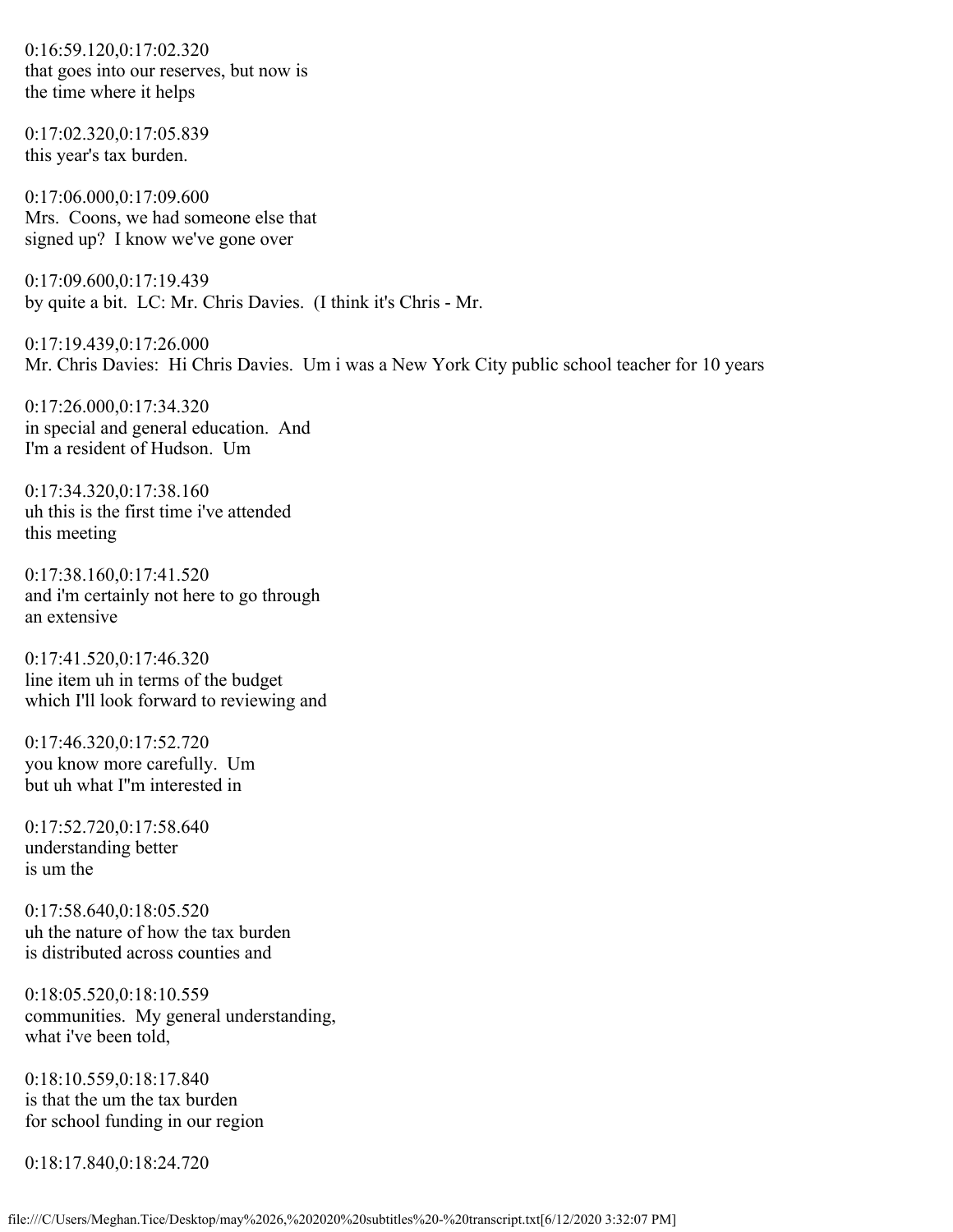is disproportionately funded by residents of the City of Hudson,

0:18:24.720,0:18:31.120 but that we are servicing a large number of students from communities who

0:18:31.120,0:18:36.080 are not contributing equally to that um. Can you help me to

0:18:36.080,0:18:42.240 understand that better? Dr. S: Mr. Boehme,

0:18:42.240,0:18:46.720 JB: First off it's all based on the the assessed value of your home.

0:18:46.720,0:18:53.679 Uh that's how the local tax burden is uh distributed out. Um right now

0:18:53.679,0:18:57.760 um our revenues are broken out. Uh we have

0:18:57.760,0:19:02.240 about 48% is local costs which comes from

0:19:02.240,0:19:08.960 uh the local people, and 47% um comes from uh the state. Uh

0:19:08.960,0:19:14.720 and then other revenues is 4% and that !% is fund balance.

0:19:15.679,0:19:22.840 Mr. Davies: So um and when you're this budget is just the City of Hudson School

0:19:22.840,0:19:28.400 District? Right? Dr. S: Well there's residents

0:19:28.400,0:19:32.640 who live in Claverack, and in Stottville, so

0:19:32.640,0:19:35.679 there's there's other little hamlets that make up the Hudson City School

0:19:35.679,0:19:38.000 District. Our students don't all come from the City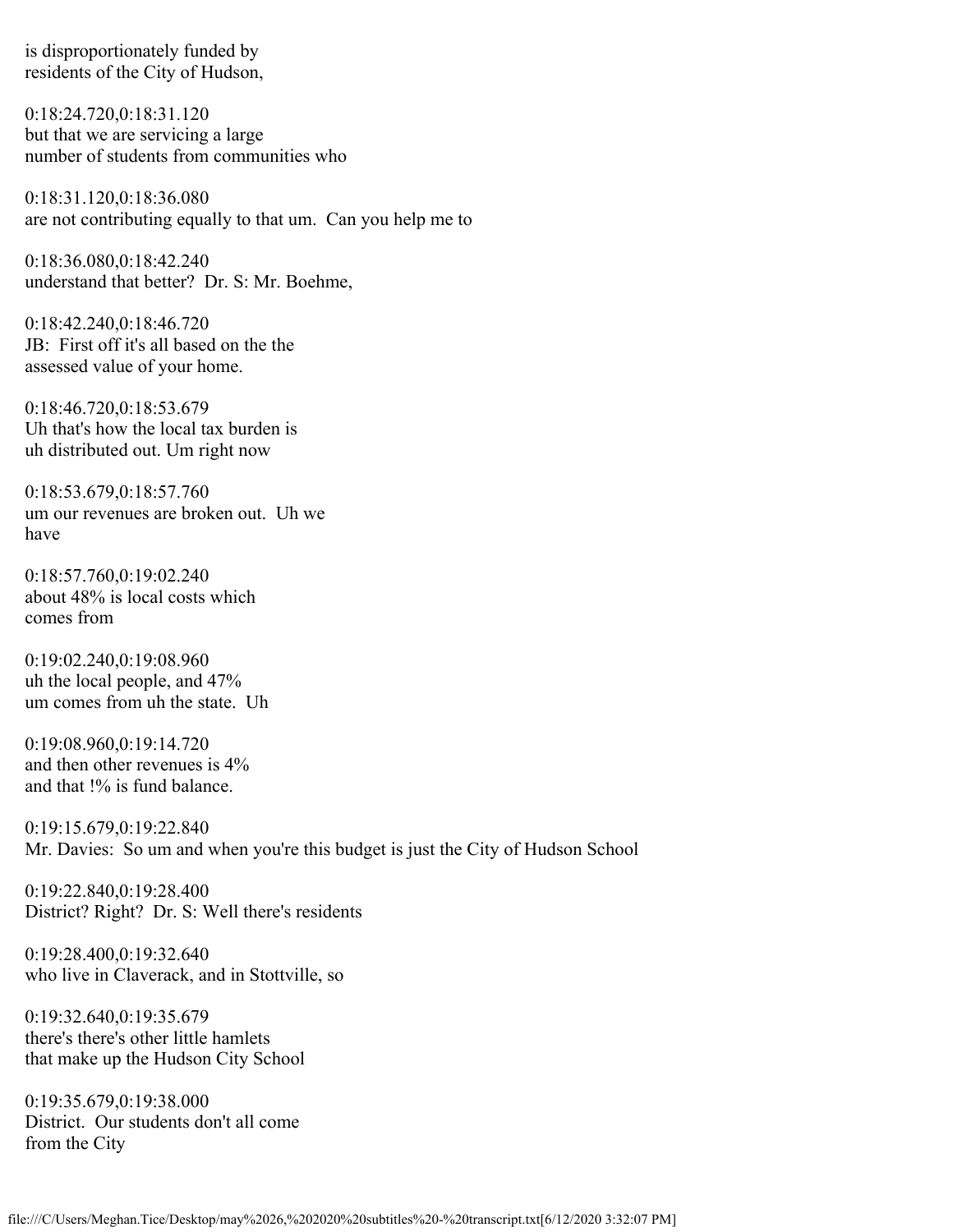0:19:38.000,0:19:42.640 of Hudson. So it depends on the assessed value of homes in those other areas and

0:19:42.640,0:19:46.320 what their tax, you know what their tax base will be.

0:19:46.320,0:19:49.840 Mr. Davies: Yeah excluding the the differences that are based on

0:19:49.840,0:19:54.960 assessed value which is proportionate, um is the

0:19:54.960,0:20:00.799 uh is the the assessment or the the mill rate whatever portion of that

0:20:00.799,0:20:04.840 is school tax equal in Claverack or other

0:20:04.840,0:20:09.200 hamlets to what we're paying here in Hudson

0:20:09.200,0:20:11.600 proper?

0:20:14.640,0:20:19.120 JB: So again it comes down to the assessment of the you know the total properties.

0:20:19.120,0:20:22.880 Um unfortunately i don't have that right in front of me right now.

0:20:22.880,0:20:26.880 um but i would i would have to assume that

0:20:26.880,0:20:32.000 uh the Hudson City School District, Hudson City would have a higher assessed

0:20:32.000,0:20:36.720 value than some place like Claverack or Ghent just because there's

0:20:36.720,0:20:41.520 more houses in those areas. Mr. Davies: But just based on number of houses and

0:20:41.520,0:20:47.120 population? Not necessarily a different uh? JB: It's also based on how the value of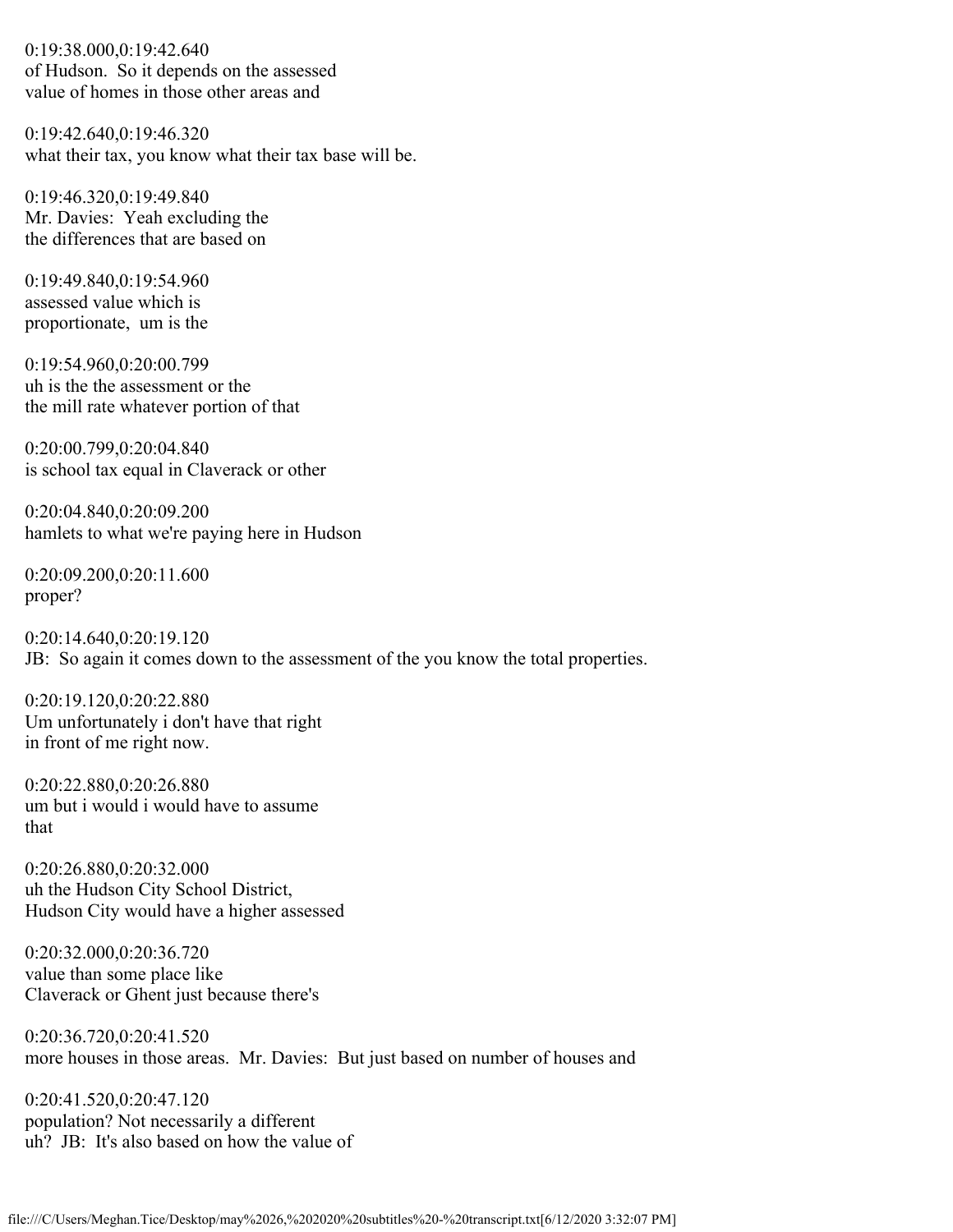0:20:47.120,0:20:50.799 your home, your assessed value of your home. Mr. Davies: Yeah

0:20:50.799,0:20:53.039 i'm not talking about that. Obviously somebody

0:20:53.039,0:20:57.679 who has a house that's worth \$500,000 is paying more than someone with

0:20:57.679,0:21:01.760 a \$100,000 home. I'm just wondering if the percentage

0:21:01.760,0:21:06.400 points charged are different in Hudson versus

0:21:06.400,0:21:10.799 other helmets or towns that we're servicing?

0:21:11.840,0:21:16.799 JB: You mean like per person? Mr. Davies: Let's just say a Hudson let's just make up a number

0:21:16.799,0:21:21.039 let's say a person is paying 10% you know on

0:21:21.039,0:21:23.679 their home. Is a Claverack person paying

0:21:23.679,0:21:29.840 5%? JB: Oh i see. i see. OK I apologize. I misunderstood. Um so

0:21:29.840,0:21:34.240 generally what kind of keeps everything equal is the equalization rates.

0:21:34.240,0:21:39.039 And what equalization rates are um is kind of the market value and the state

0:21:39.039,0:21:43.200 puts out these equalization rates. And that basically keeps everybody's tax

0:21:43.200,0:21:46.880 rates very similar. Um yeah you will see

0:21:46.880,0:21:50.640 fluctuations from time to time, but those equalization

0:21:50.640,0:21:54.080 rates uh tend to keep everything very uh you know

0:21:54.080,0:21:58.000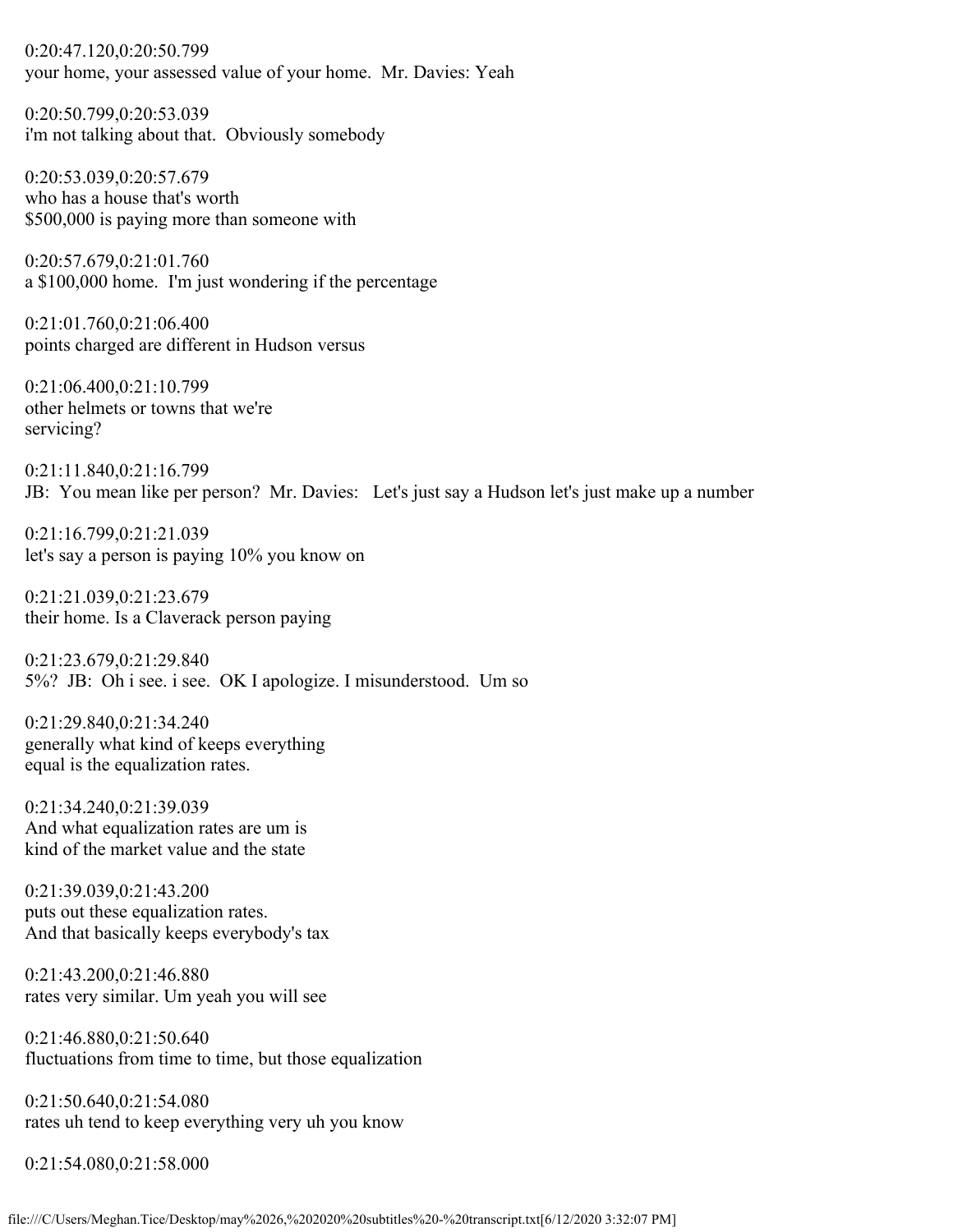smoothed out and that's the purpose of them.

0:21:58.000,0:22:04.400 Mr. Davies: So you so that in you're explaining that the the percentage if somebody's paying

0:22:04.400,0:22:08.640 10% here, they should be paying around 10% in Ghent.

0:22:08.640,0:22:15.840 JB: Yeah so the if they're considered under assessed by the state, or their market values

0:22:15.840,0:22:18.240 underassessed, the equalization rate will push them

0:22:18.240,0:22:23.600 up to that that amount. Um and then if they're under if they

0:22:23.600,0:22:26.159 feel like they're overassessed it will go the other direction.

0:22:26.159,0:22:30.880 So yes they'll be very similar to whatever town or city they're in.

0:22:30.880,0:22:34.400 Mr. Davies: Is there a place that i can go to look at some numbers and

0:22:34.400,0:22:38.799 see how those assessments are working? JB: Uh, i don't know off the top of my head but

0:22:38.799,0:22:42.960 i'm more than happy to uh find out that information for you. Mr. Davies: OK

0:22:42.960,0:22:47.200 that would be helpful thanks. JB: My email is on the website so um

0:22:47.200,0:22:51.520 please send you any way i can get in contact and give you that information.

0:22:51.520,0:22:57.520 Mr. Davies: Sure great, thank you. Dr. S: So i want to just go back and I don't

0:22:57.520,0:23:01.200 know if we answered Mr. Sheffer's question about the report card, but what

0:23:01.200,0:23:07.200 we needed to do on May 22. So our budget was approved by the board.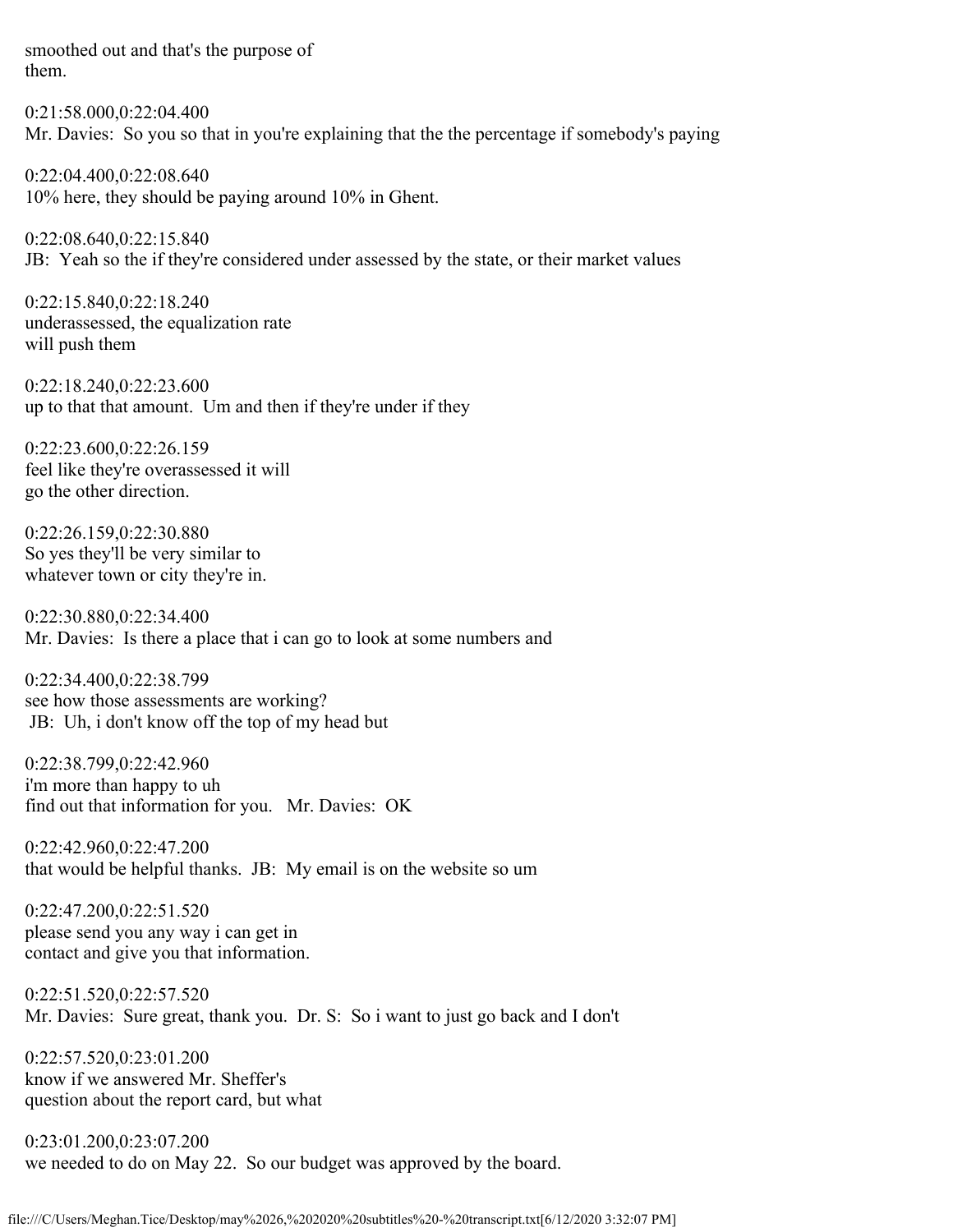0:23:07.200,0:23:10.400 Tonight would have been the last night that it needed to be adopted but we

0:23:10.400,0:23:15.760 adopted it on May 19. The next day we did submit our report

0:23:15.760,0:23:18.400 card to the state, and that's where it needs to go as the

0:23:18.400,0:23:24.559 tax report goes to State Ed, so that was submitted to the state.

0:23:26.720,0:23:30.559 Anyone else signed up for public comment?

0:23:31.120,0:23:37.840 Mr. Davies: I have one more question if i may? If there's no one else to speak. Dr. S: Mrs. Coons

0:23:37.840,0:23:44.960 how are we on time? LC: Um he's his three minutes are up.

0:23:46.880,0:23:51.120 Dr. S: I think I would ask you to finish your comment, because I do recognize that both

0:23:51.120,0:23:53.840 for Mr Sheffer and Mr. Davies, I'm speaking too.

0:23:53.840,0:23:57.360 So i'm taking up, and so is Mr. Boehme, we're taking up some of their three-minute

0:23:57.360,0:24:01.120 time in trying to respond to their questions. So uh Mr. Davies,

0:24:01.120,0:24:04.400 if you want to finish your thought that would be fine.

0:24:04.400,0:24:08.159 Mr. Davies: Sure um is the federal government offering

0:24:08.159,0:24:15.520 any additional funding to buffer the budget? Would that is either

0:24:15.520,0:24:21.360 is that happening in a way that could possibly benefit the taxpayers here?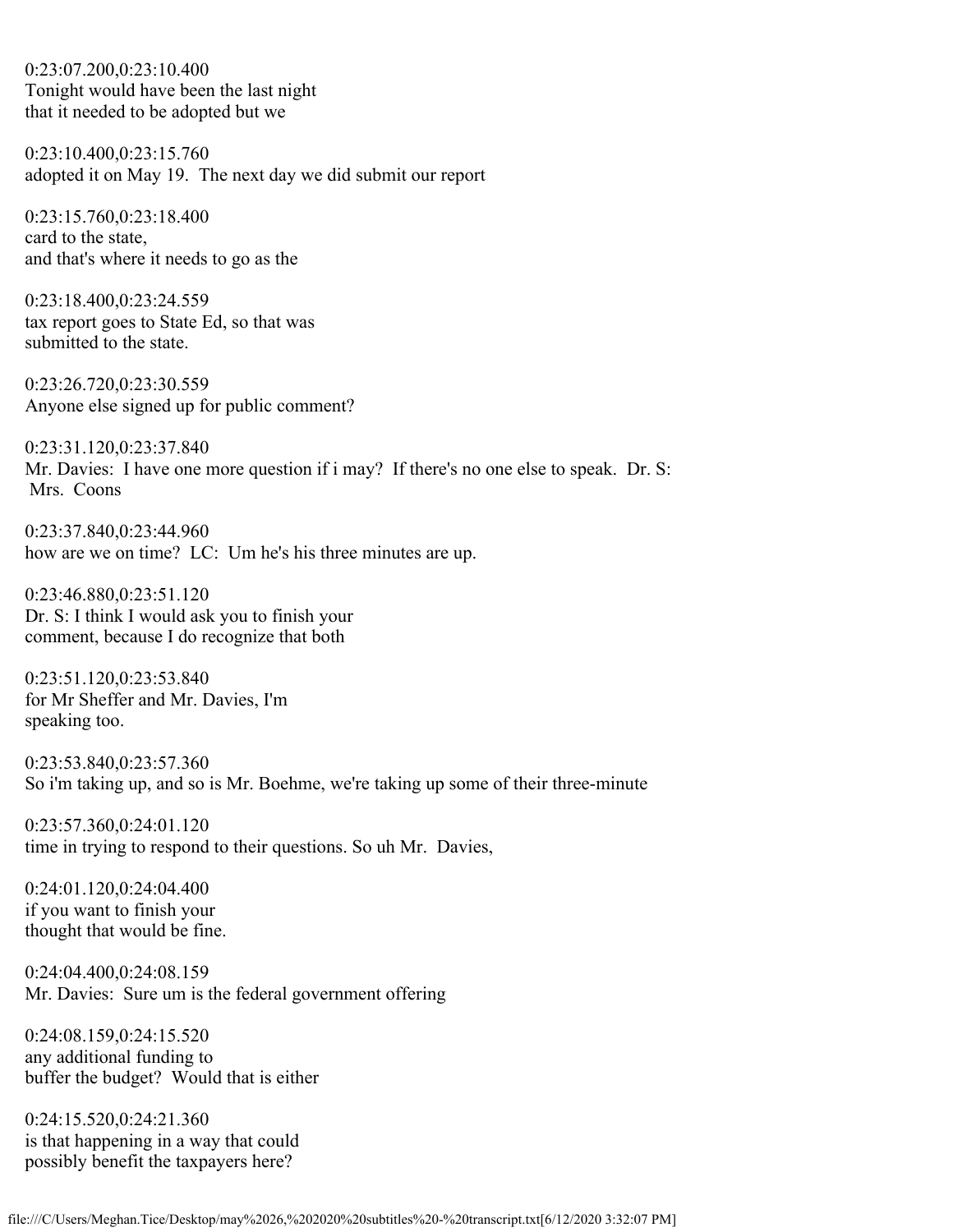0:24:21.360,0:24:26.159 JB: So uh at first in April the the government did come out with the

0:24:26.159,0:24:29.360 federal CARES Act and that offset our first

0:24:29.360,0:24:33.600 pandemic adjustment and you will see one of those in our prep,

0:24:33.600,0:24:52.799 Actually I can pull it up for you here. OK can everybody see that?

0:24:54.400,0:24:58.640 Mr. Davies: Yes i can see it. OK, so as you see this uh

0:24:58.640,0:25:05.440 potential decrease there that 618,797? Mr. Davies: Yeah. JB: That was actually what uh the

0:25:05.440,0:25:10.080 governor called a pandemic adjustment uh, which was taking

0:25:10.080,0:25:16.480 out uh from our foundation aid uh but he also mentioned that the first round

0:25:16.480,0:25:21.840 of the federal CARES Act money would offset that uh a potential

0:25:21.840,0:25:25.360 decrease. He also mentioned that that money could

0:25:25.360,0:25:30.400 be taken away from us uh at any time if the

0:25:30.400,0:25:35.840 state budget if the state budget expenses were higher than expected or

0:25:35.840,0:25:42.159 the revenue was lower than expected. Also the governor has mentioned uh

0:25:42.159,0:25:48.400 in uh media recently that he is um reaching out and hoping the federal

0:25:48.400,0:25:52.960 government will come and assist um the schools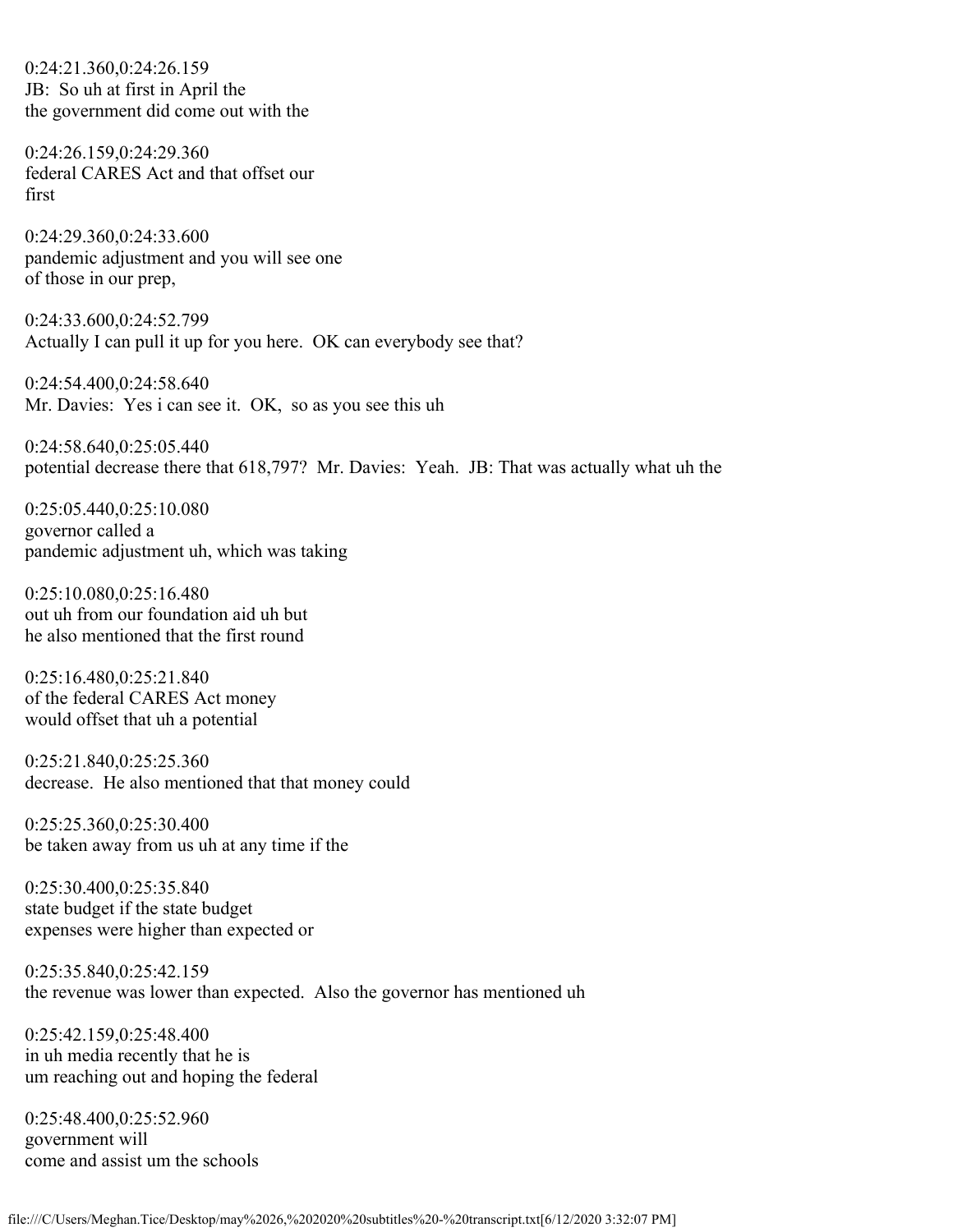0:25:52.960,0:25:57.200 uh because if they don't we are looking at a 20%

0:25:57.200,0:26:01.600 reduction in state aid, um but that is as much as I know.

0:26:01.600,0:26:08.480 Um is what what i hear on on the the governor's um proposals during

0:26:08.480,0:26:12.480 the day. Mr. Davies: OK thank you it sounds like there's

0:26:12.480,0:26:15.120 there are a lot of floating elements that are yet to be

0:26:15.120,0:26:18.159 determined. JB: Yeah and I think we're all in the same boat on

0:26:18.159,0:26:22.880 this one. It changes daily. Um you know i watch the governor almost

0:26:22.880,0:26:25.520 every day hoping that he's going to give us some

0:26:25.520,0:26:29.840 insight on what what's going on up there but unfortunately

0:26:29.840,0:26:34.320 we're all, all these school districts are in the same boat.

0:26:34.320,0:26:39.679 Mr. Davies: Thanks. Dr. S: Needless to say that you know we will have to reduce our

0:26:39.679,0:26:45.840 spending um quite drastically if we are reduced in our revenue by as much as 20%.

0:26:45.840,0:26:50.320 Mr. Davies: Of course.

0:26:51.440,0:26:56.880 Dr. S: Mrs coons, we had someone else sign up? LC: Zebi Williams.

0:26:57.039,0:27:02.799 Ms. Zebi Williams: Yes uh thank you. Good evening everyone.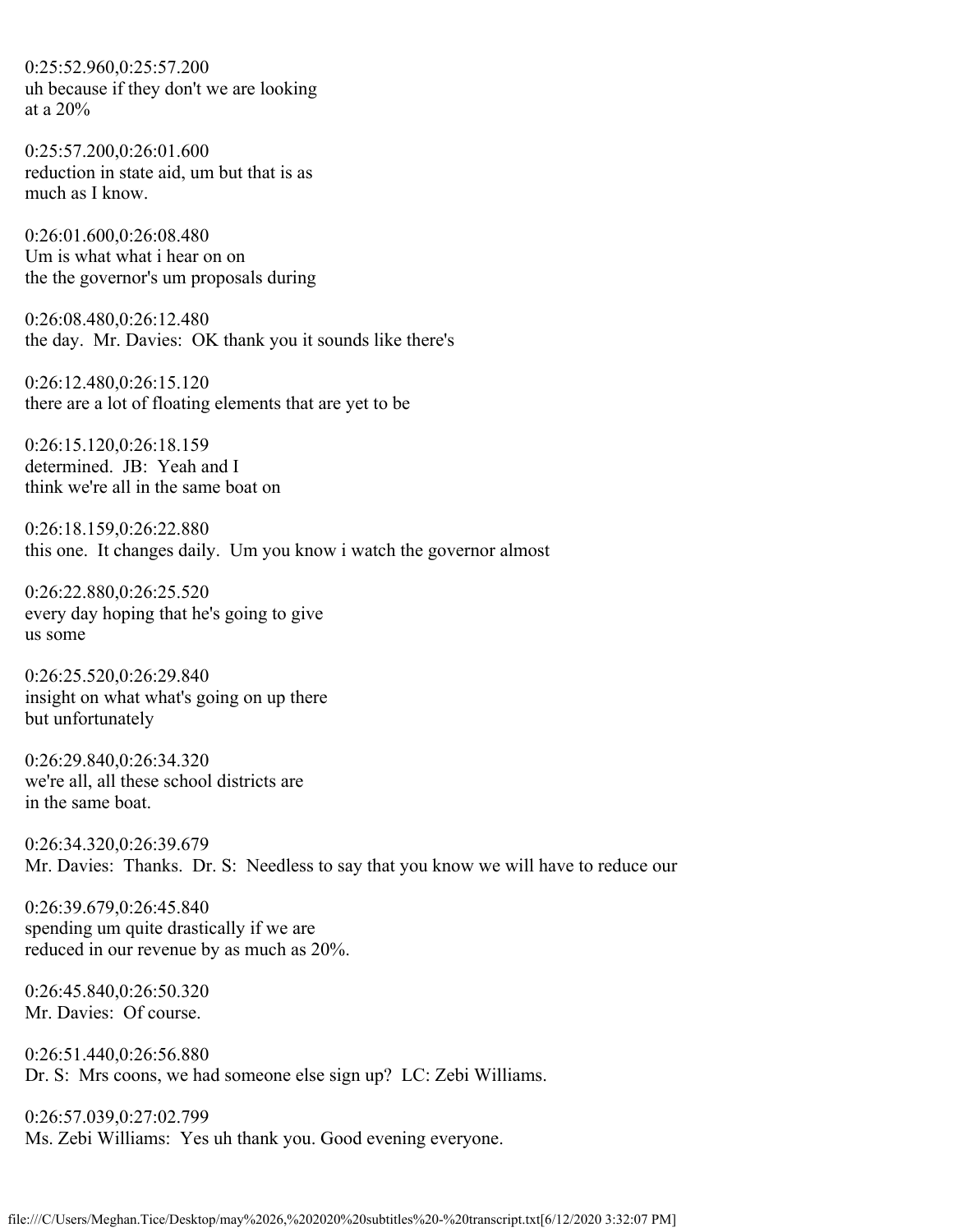0:27:02.960,0:27:07.200 Dr. S: You're muted. LC: There we go.

0:27:08.240,0:27:12.640 Ms. Williams: OK, there we go. All right I was saying, um good evening everyone and thank you

0:27:12.640,0:27:15.520 for all the work you're doing. As a fellow

0:27:15.520,0:27:20.000 educator my question, I'm I've been curious

0:27:20.000,0:27:24.799 about is are there any places like gaps in the budget because I haven't

0:27:24.799,0:27:28.240 read the budget yet, I'll look at it now that I know where it is.

0:27:28.240,0:27:32.080 Are there gaps in the budget that community members or community

0:27:32.080,0:27:37.679 organizations can help plan to support our youth?

0:27:37.679,0:27:42.159 Are there places where we're feeling like community support could help

0:27:42.159,0:27:47.840 lift the strain off of the district? Are there some key areas that we can look

0:27:47.840,0:27:52.480 at? Dr. S: Yeah i mean we are always relying on our

0:27:52.480,0:27:56.559 strong partnerships and community organizations.

0:27:56.559,0:28:02.000 You know we have uh contractual obligations, so a lot of the times we

0:28:02.000,0:28:08.559 cannot take union work away. So to have a community organization do what a union

0:28:08.559,0:28:11.279 needs to do within a school system, that can get a

0:28:11.279,0:28:15.360 little difficult, but when it comes to enrichment programs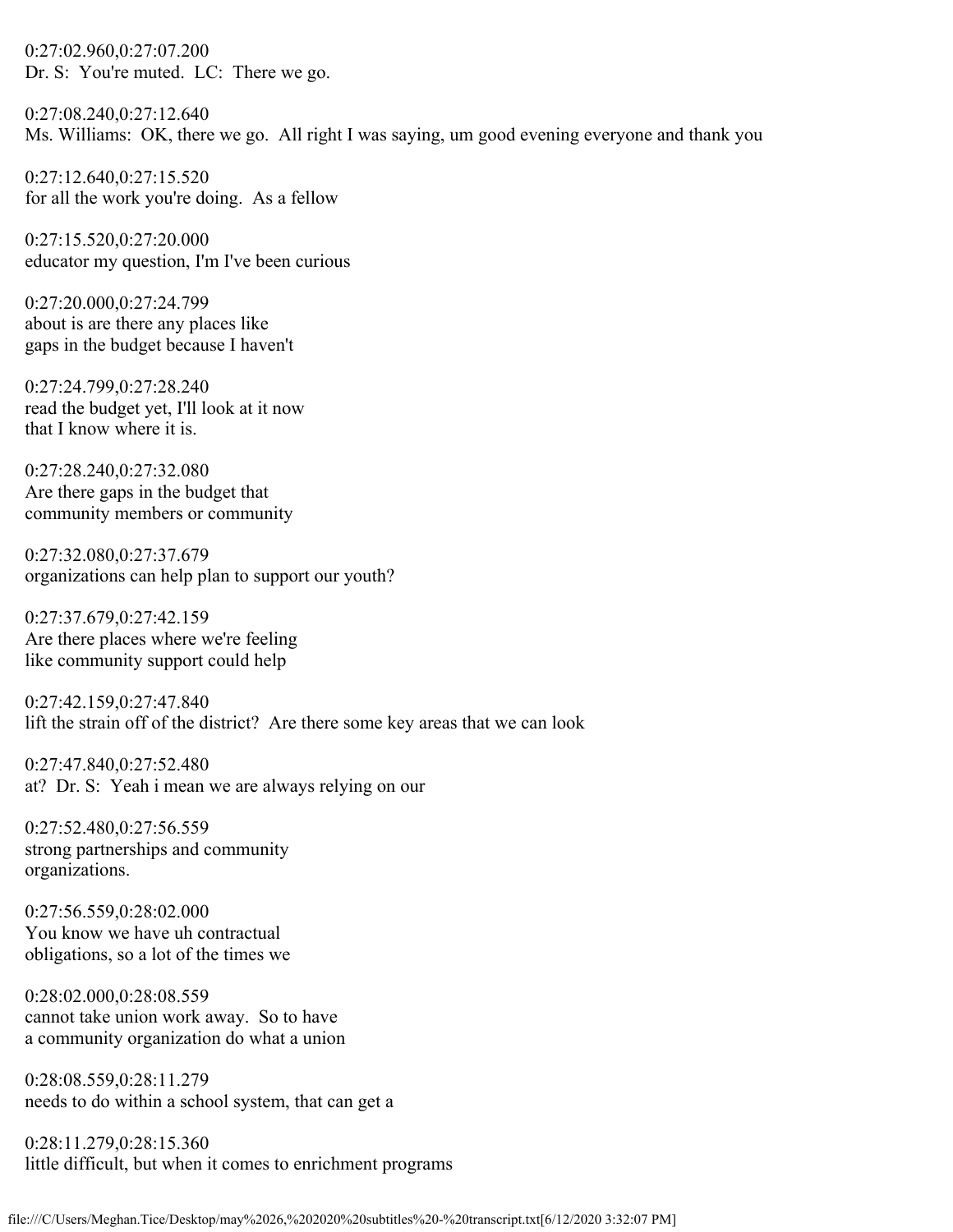0:28:15.360,0:28:20.320 or project-based learning or working in collaboration with teachers, anything

0:28:20.320,0:28:25.440 that can enhance the educational experience for our students, we are

0:28:25.440,0:28:28.799 completely on board with having our community

0:28:28.799,0:28:33.600 partners help us with that. So you know um you're free to

0:28:33.600,0:28:37.919 email me I can put uh community members in touch with our teachers and

0:28:37.919,0:28:41.279 administrators and any place where we can fill in those

0:28:41.279,0:28:44.960 gaps of learning, we certainly can do that. But when it comes to

0:28:44.960,0:28:48.960 you know working with our special needs population or English language learners

0:28:48.960,0:28:51.120 or our students who need enrichment

0:28:51.120,0:28:54.720 programs, we need to use our own staff for the primary

0:28:54.720,0:28:58.960 learning that happens during a school day, but we certainly can add on and

0:28:58.960,0:29:01.520 enhance everything that they're learning and build upon

0:29:01.520,0:29:04.799 all of the foundational skills and and knowledge that they're being given

0:29:04.799,0:29:08.240 through our curriculum and instruction.

0:29:09.840,0:29:15.760 Does that answer your question? Ms. Williams: Um yeah it's a start. I would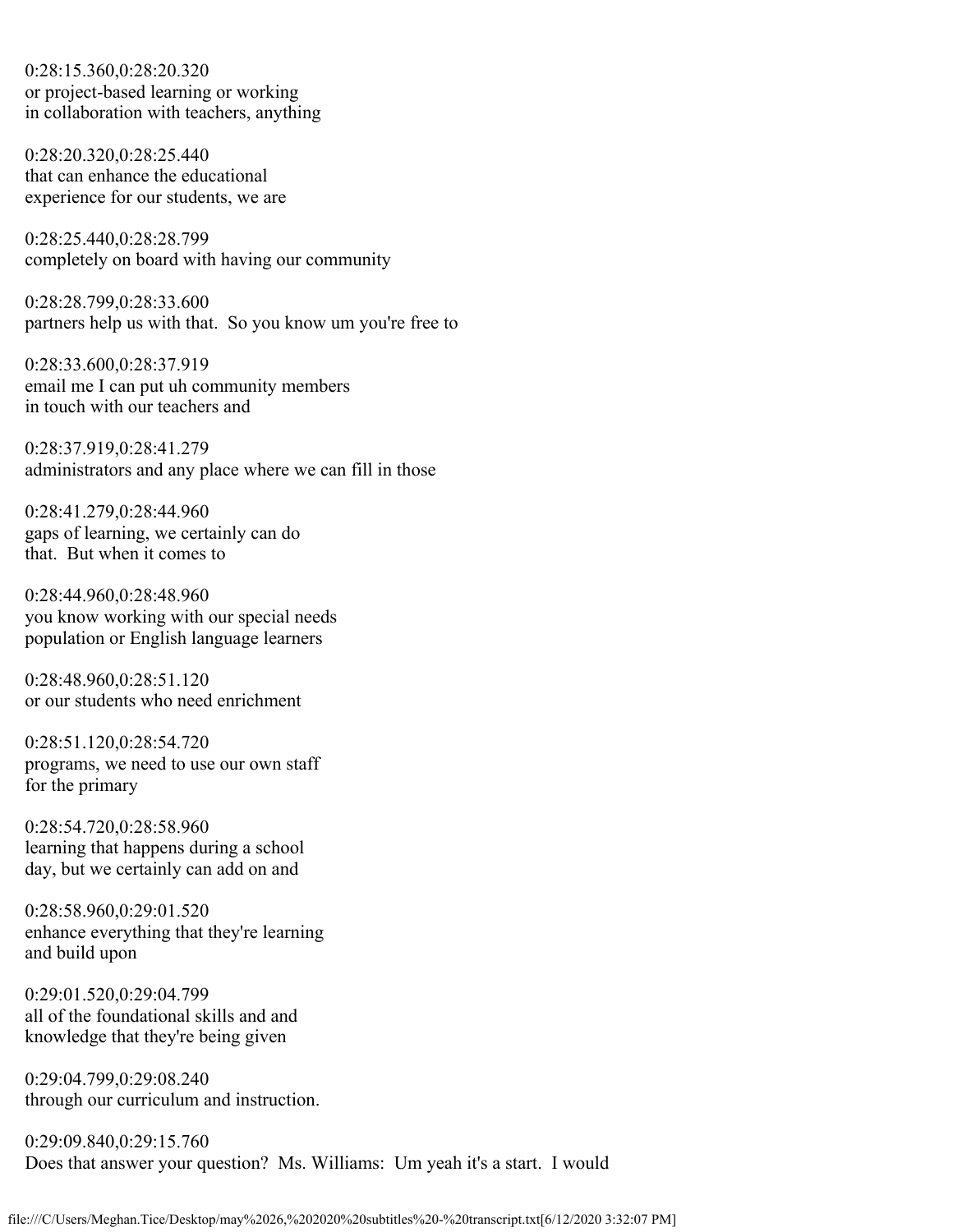0:29:15.760,0:29:19.279 love to learn more about how to get connected with teachers directly.

0:29:19.279,0:29:25.520 Other question uh. Dr. S: I can put you in touch with our assistant superintendent is

0:29:25.520,0:29:28.720 here, Mrs. Prestopino, and I can put you in

0:29:28.720,0:29:32.320 touch with her, because she coordinates a lot of the professional learning

0:29:32.320,0:29:35.919 and online learning that's currently happening, so if there's any

0:29:35.919,0:29:39.279 gaps in learning, you can certainly you know assist us with,

0:29:39.279,0:29:42.559 but when you ask about gaps in the budget, it's not like we can

0:29:42.559,0:29:49.039 give out work to another organization to save money within the district.

0:29:50.480,0:29:54.320 Ms. Williams: Gotcha, I'm also curious about social distancing and

0:29:54.320,0:29:58.159 um transportation for students come in the fall.

0:29:58.159,0:30:01.840 Is that going to be an increased budget item?

0:30:01.840,0:30:05.679 Dr. S: Quite possibly. Like i said, we're reimagining what the fall might look

0:30:05.679,0:30:08.720 like. We don't yet know whether we will be

0:30:08.720,0:30:12.080 back in full force in the fall. Most likely

0:30:12.080,0:30:15.279 not. We're asked to come up with several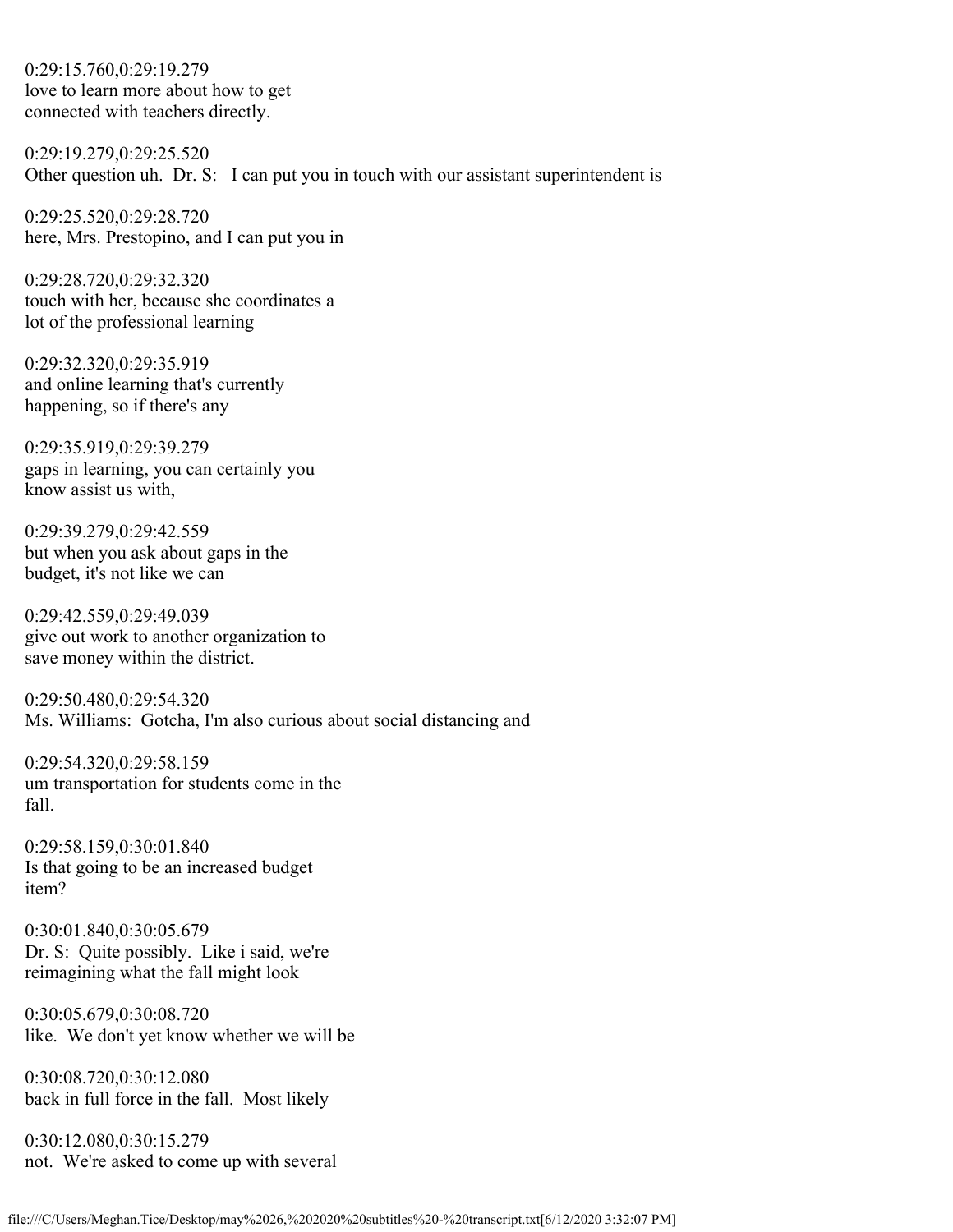0:30:15.279,0:30:17.919 different models, knowing that we have to have social

0:30:17.919,0:30:21.039 distancing. We're very concerned about our transportation

0:30:21.039,0:30:25.760 budget, because right now we can put 44 students on a school bus,

0:30:25.760,0:30:28.880 but if there is social distancing, I don't even know if that means

0:30:28.880,0:30:32.640 one to every seat. Because if you're sitting right behind each other, that's

0:30:32.640,0:30:38.480 not six feet apart. So there's a lot of unknowns. A lot of um

0:30:38.480,0:30:43.039 anxiety that comes with building a budget right now with blindfolds on.

0:30:43.039,0:30:46.640 You know, we're doing the best we can knowing what the needs of our students

0:30:46.640,0:30:50.320 are for the 20-21 school year ,but there's so many things that are

0:30:50.320,0:30:54.720 still left to be decided. I'm hearing about you know an alternate

0:30:54.720,0:30:59.120 schedule, where students come to school for one day, and then another group of

0:30:59.120,0:31:02.640 students come to get school for the next day.

0:31:02.640,0:31:05.840 I don't know how that works with a first grader at home

0:31:05.840,0:31:09.840 every other day or every other week, because we have work.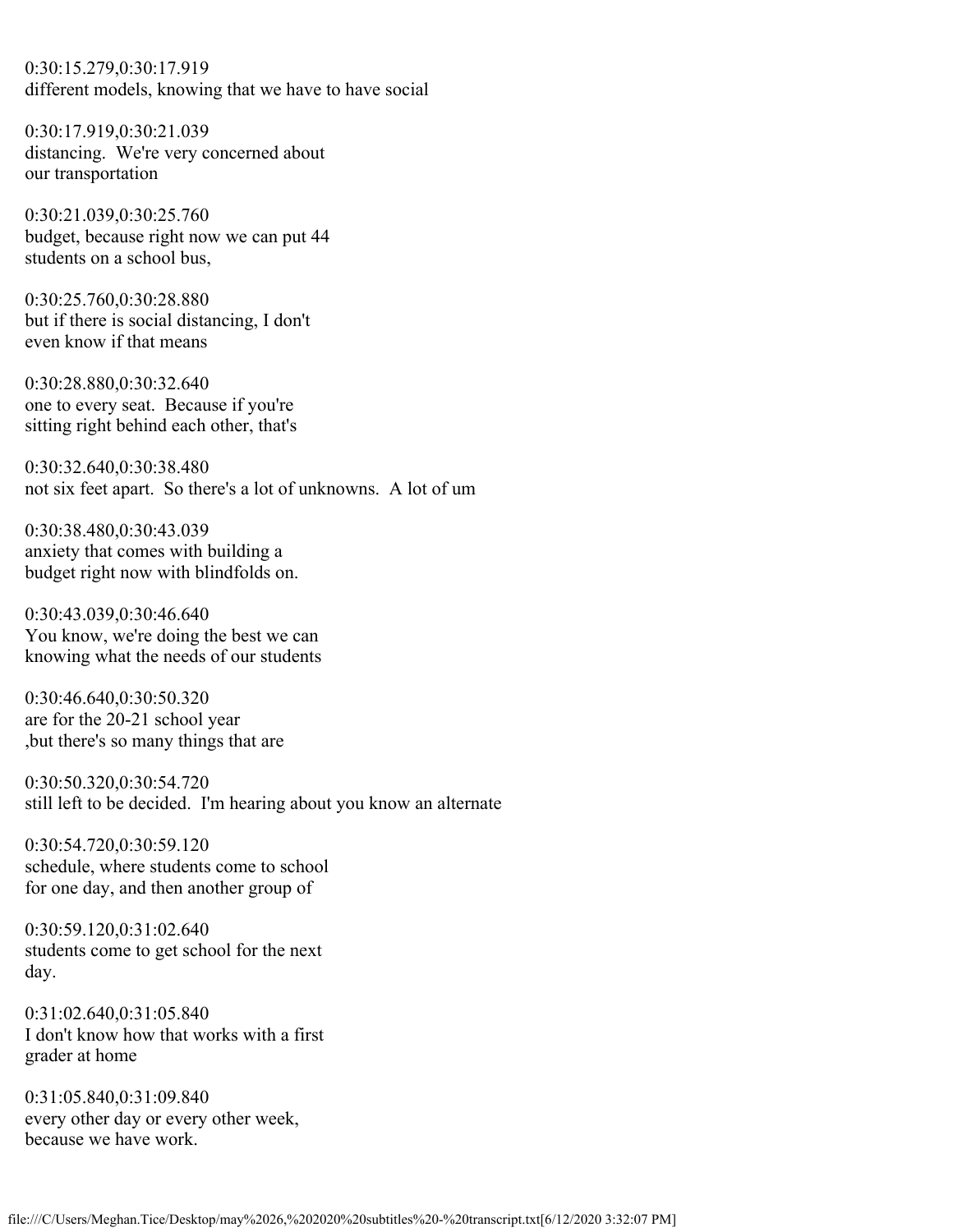0:31:09.840,0:31:13.840 So you know i'm a part of a committee in this region that will be

0:31:13.840,0:31:16.880 working closely with how we can reimagine school.

0:31:16.880,0:31:21.919 So hopefully I'll be right there as we're starting to figure it out and work

0:31:21.919,0:31:25.440 together collaboratively to find out the best way to come back

0:31:25.440,0:31:29.200 together safely. And social distancing is going to be a

0:31:29.200,0:31:32.080 huge part of it, because we're just not built that way.

0:31:32.080,0:31:34.880 You know we're about playgrounds and socialization

0:31:34.880,0:31:38.080 and you know mental health needs, and building

0:31:38.080,0:31:41.679 relationships with students. So this is a very, very,

0:31:41.679,0:31:44.960 um uncertain time for school districts across

0:31:44.960,0:31:48.000 the entire state, across the entire country,

0:31:48.000,0:31:50.880 and across the world.

0:31:54.080,0:31:58.000 Ms. Williams: Um i bring that because some parents were,

0:31:58.000,0:32:01.279 have been talking about organizing to help like walk

0:32:01.279,0:32:07.440 kids to school, or create more like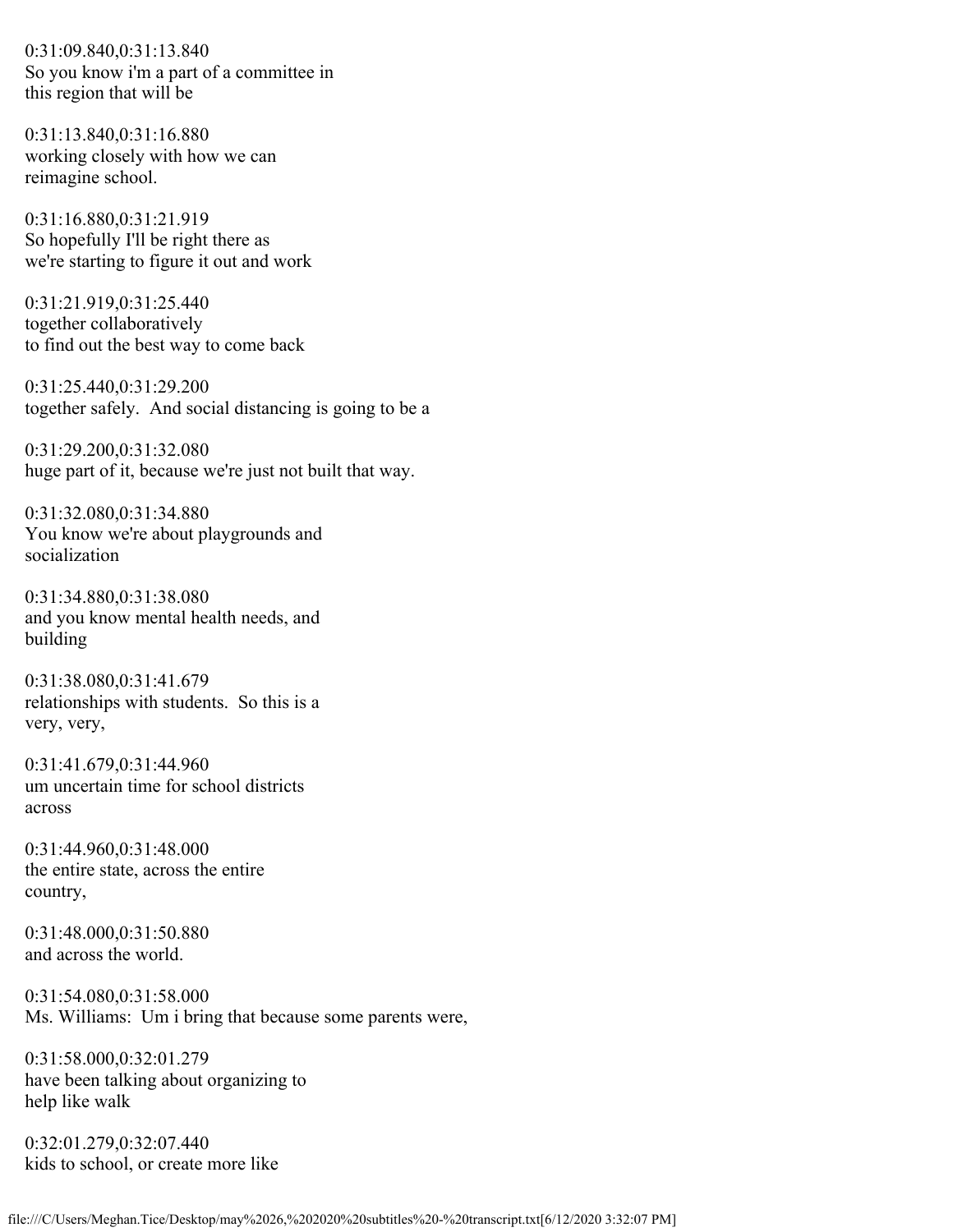um community mutual networks to get

0:32:07.440,0:32:10.880 students to school if it's transportation is a

0:32:10.880,0:32:17.519 thing that the budget can't hold. If increased transportation. It's a long distance. Dr. S: That would be that

0:32:17.519,0:32:22.960 would be something that we would collaborate with that absolutely so

0:32:22.960,0:32:26.159 please send your contact information to us and we will

0:32:26.159,0:32:30.480 make sure that, we you know can work together and

0:32:30.480,0:32:33.679 you know i hope you can come to future board meetings and

0:32:33.679,0:32:36.159 you know if you're interested in the social distancing and how we're

0:32:36.159,0:32:41.039 reimagining school and obviously you know your community-based organization

0:32:41.039,0:32:44.159 um if you can hear some of the things that are being spoken about

0:32:44.159,0:32:47.279 across our region then those are places where you may be able to

0:32:47.279,0:32:54.080 fill the gap for us. Ms. Williams, Awesome. Thank you. Dr. S: You're welcome.

0:32:54.080,0:32:58.480 CO: Thank you. Dr. S: How are we on time, Mrs. Coons?

0:32:59.679,0:33:05.120 LC: Um three minutes are up, and there's nobody else signed up.

0:33:05.760,0:33:09.120 Dr. S: So I guess at this time, we would ask if there's any other

0:33:09.120,0:33:13.039 members that have not had members of the public that have not had an opportunity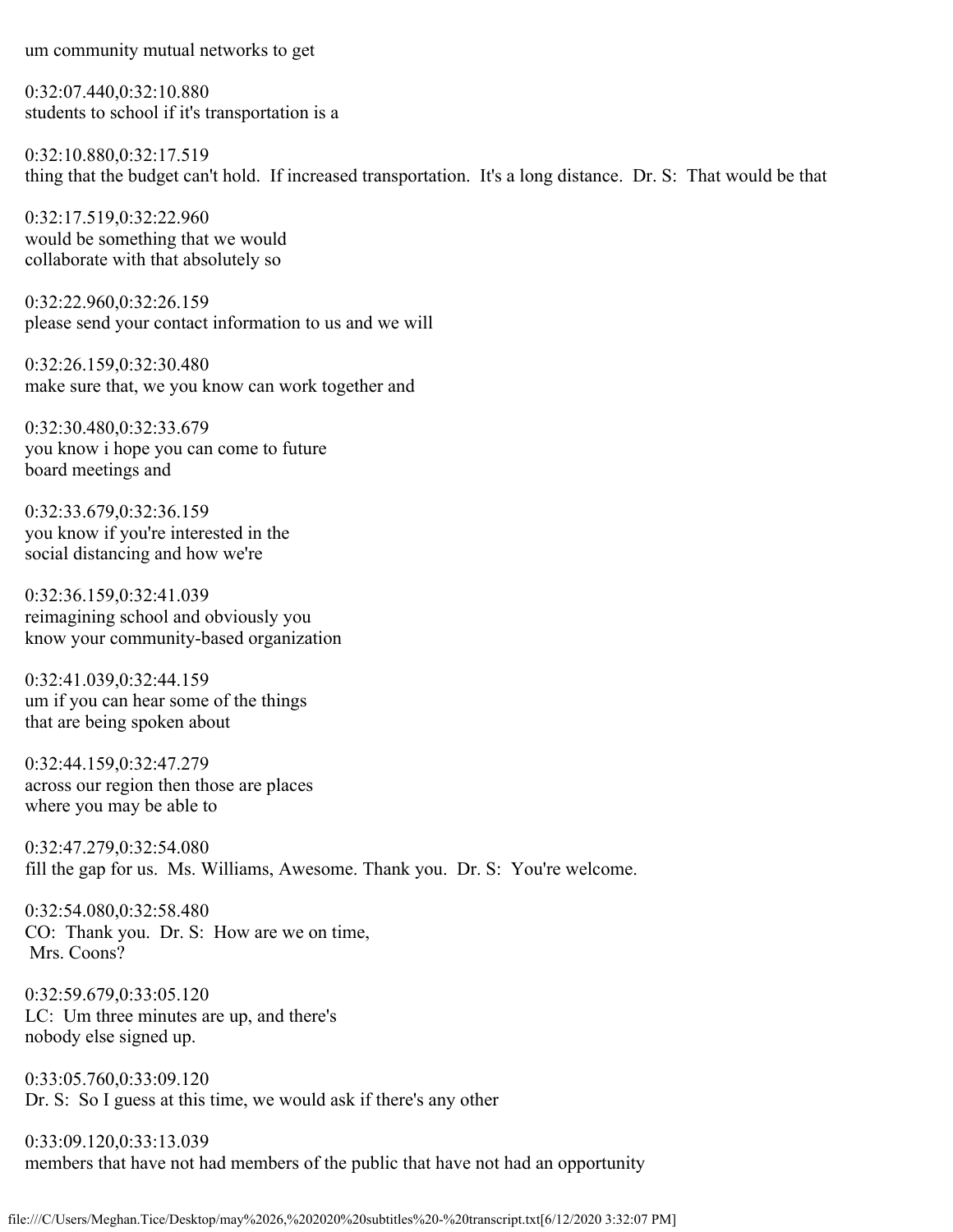0:33:13.039,0:33:15.840 to ask a question or ask for clarification

0:33:15.840,0:33:20.480 this would be the time to sign up in the chat box.

0:33:20.480,0:33:27.519 JB: Maria if i could address, go ahead Leslie. LC: Justin would like to um further address

0:33:27.519,0:33:30.399 Zebi's question.

0:33:32.399,0:33:36.960 JB: One thing I think we kind of missed um on Zebi's question, I hope she can still

0:33:36.960,0:33:42.080 hearing us, is I know my senior year in 2006, we

0:33:42.080,0:33:46.080 had went to the contingency budget and we haven't gotten to that point yet,

0:33:46.080,0:33:51.120 obviously, we haven't had the budget vote yet, however there may be

0:33:51.120,0:33:55.120 an opportunity Zebi, if we do fall back to a contingency vote, some programs

0:33:55.120,0:33:59.279 may be cut. My senior year 2006, we cut athletics,

0:33:59.279,0:34:03.600 there was band, I believe was cut, music programs,

0:34:03.600,0:34:06.720 field trips. The booster club was formed at that

0:34:06.720,0:34:12.240 point and we rallied the community to fundraise as much as we can and the

0:34:12.240,0:34:15.520 booster club I know we had cut off dates we had certain

0:34:15.520,0:34:18.720 dollar amounts we had to donate to the district to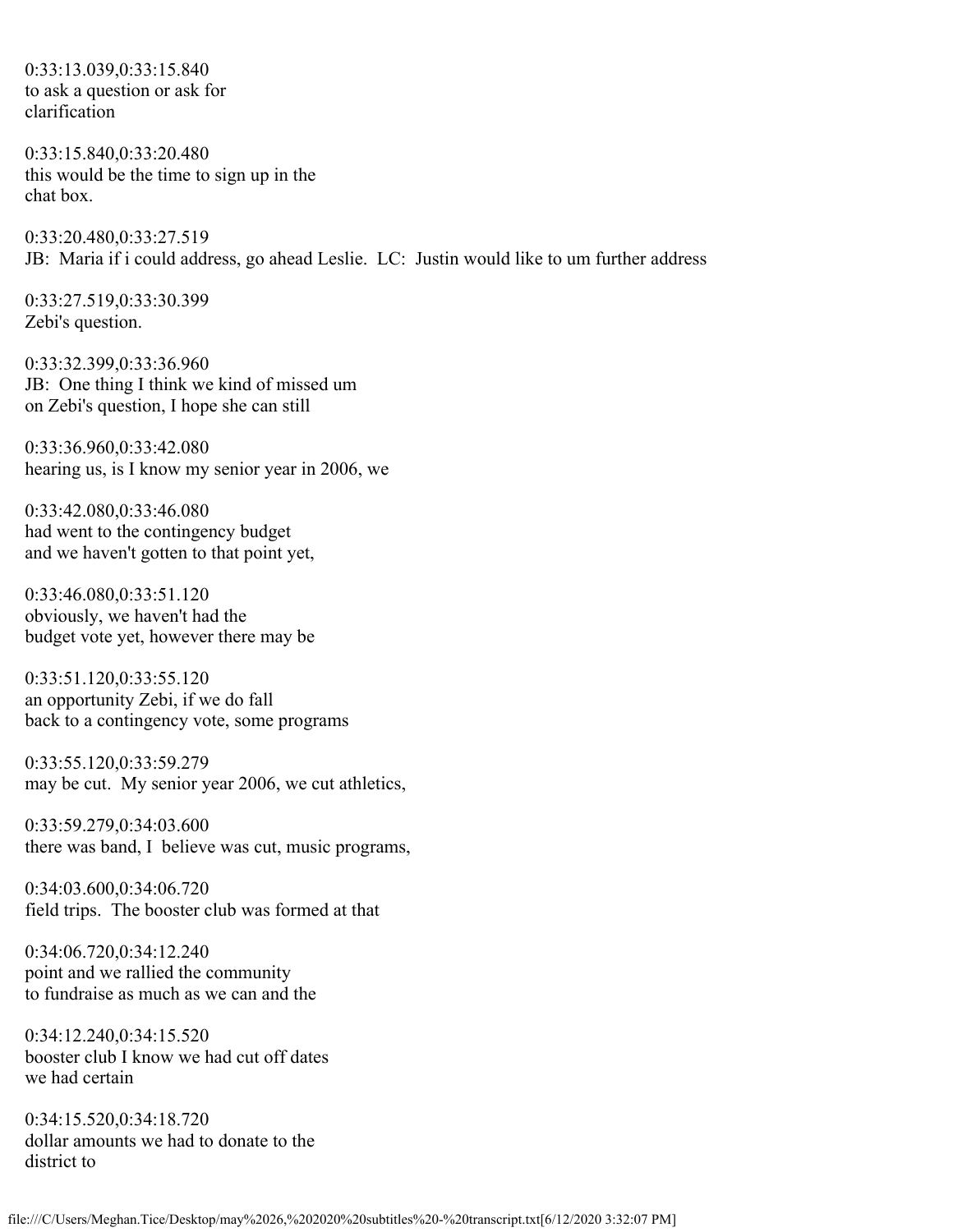0:34:18.720,0:34:22.480 bring many of those programs back. So I think that might be

0:34:22.480,0:34:26.320 addressed in some of her question. Is there areas in the budget that the

0:34:26.320,0:34:30.879 the community can help with? I would say if we got to that point of a contingency

0:34:30.879,0:34:32.960 budget where we may have to cut some of those

0:34:32.960,0:34:39.359 programs, those non-mandated programs, then yes, we may have to ask the booster

0:34:39.359,0:34:42.399 club to help out. I'm not sure if the booster club is

0:34:42.399,0:34:44.879 still active at this time or not. I thought they were.

0:34:44.879,0:34:48.000 Dr. S: The booster club has has not been very active. I mean they

0:34:48.000,0:34:53.200 tried to um resurrect themselves from the ashes a couple of years back when we

0:34:53.200,0:34:58.000 were building the Bluehawk Complex and i know that there was a resurgence, but

0:34:58.000,0:35:02.320 it really isn't as active as it was back in 2006 when we had people like Pat

0:35:02.320,0:35:06.320 Malloy out there you know fundraising. It takes a lot of money. It takes a lot

0:35:06.320,0:35:11.599 of fundraising, a lot of effort, but we were able to fund our um

0:35:11.599,0:35:15.200 athletics. Not all of them, but season by season. We would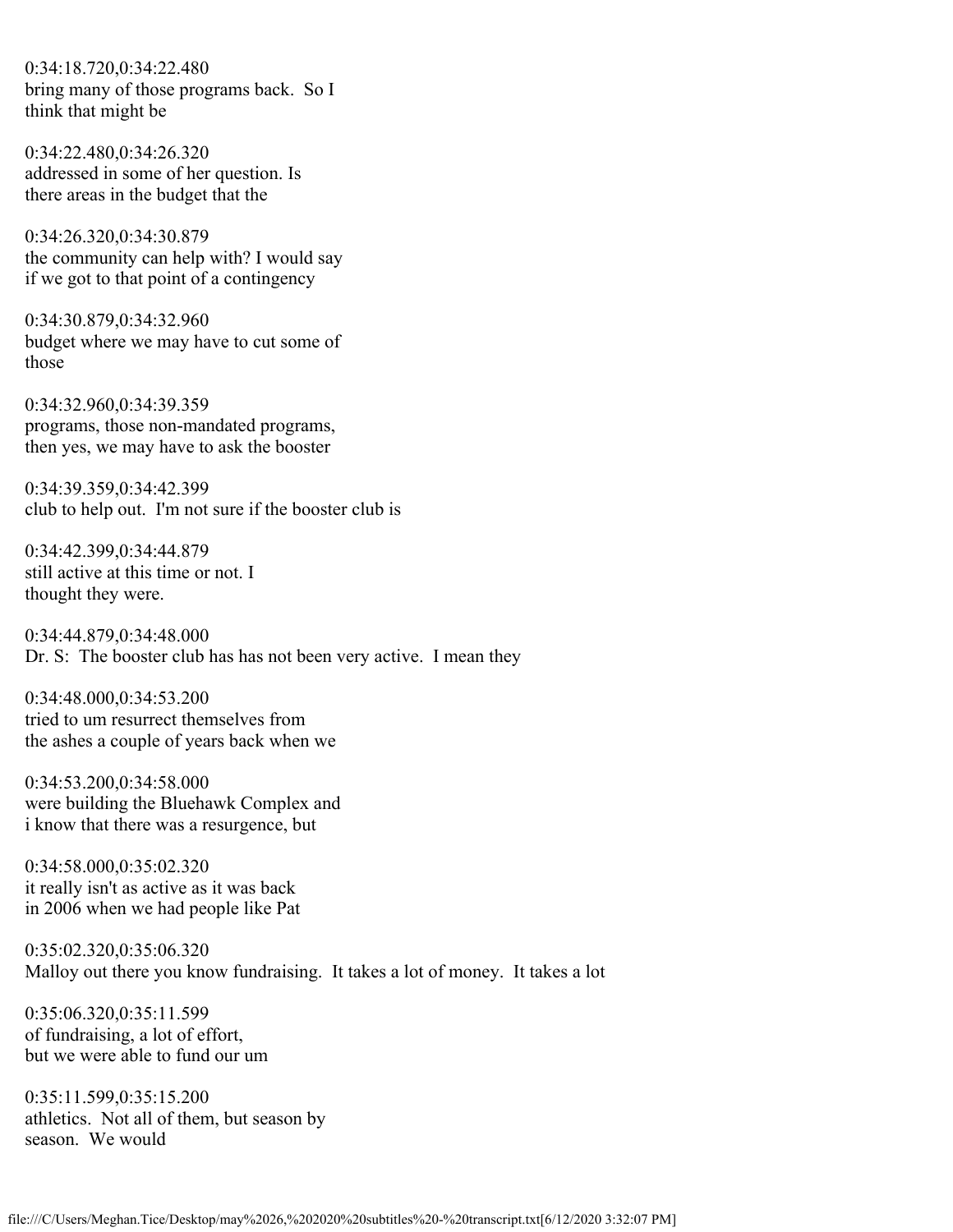0:35:15.200,0:35:18.880 choose to see what our students were interested in and the booster club,

0:35:18.880,0:35:22.000 at the time, had quite a bit of money to help us with that.

0:35:22.000,0:35:26.480 So you know, Zebi, if that is something that

0:35:26.480,0:35:30.560 you are interested in, I hope we don't get to that point, because a contingency

0:35:30.560,0:35:34.640 budget really does um squeeze everything out that motivates

0:35:34.640,0:35:38.720 students to come to school. And it's really um, Justin, you've

0:35:38.720,0:35:42.839 experienced it. It's not a good place to be, but

0:35:42.839,0:35:48.079 unfortunately uh we have not been given even an option for a second vote, if this

0:35:48.079,0:35:52.720 budget does not pass the first time. Our state aid planning representatives,

0:35:52.720,0:35:55.440 as well as our attorneys, have told us that there won't be any

0:35:55.440,0:35:58.000 choice other than to go to directly to a contingency

0:35:58.000,0:36:03.599 budget. JE: Can we just unmute her for a second, just to

0:36:03.599,0:36:08.160 see. Ms. Williams: That's very that's very helpful to know like the legacy of

0:36:08.160,0:36:13.839 where where the the um school board has been before

0:36:13.839,0:36:17.760 and what has been the history of like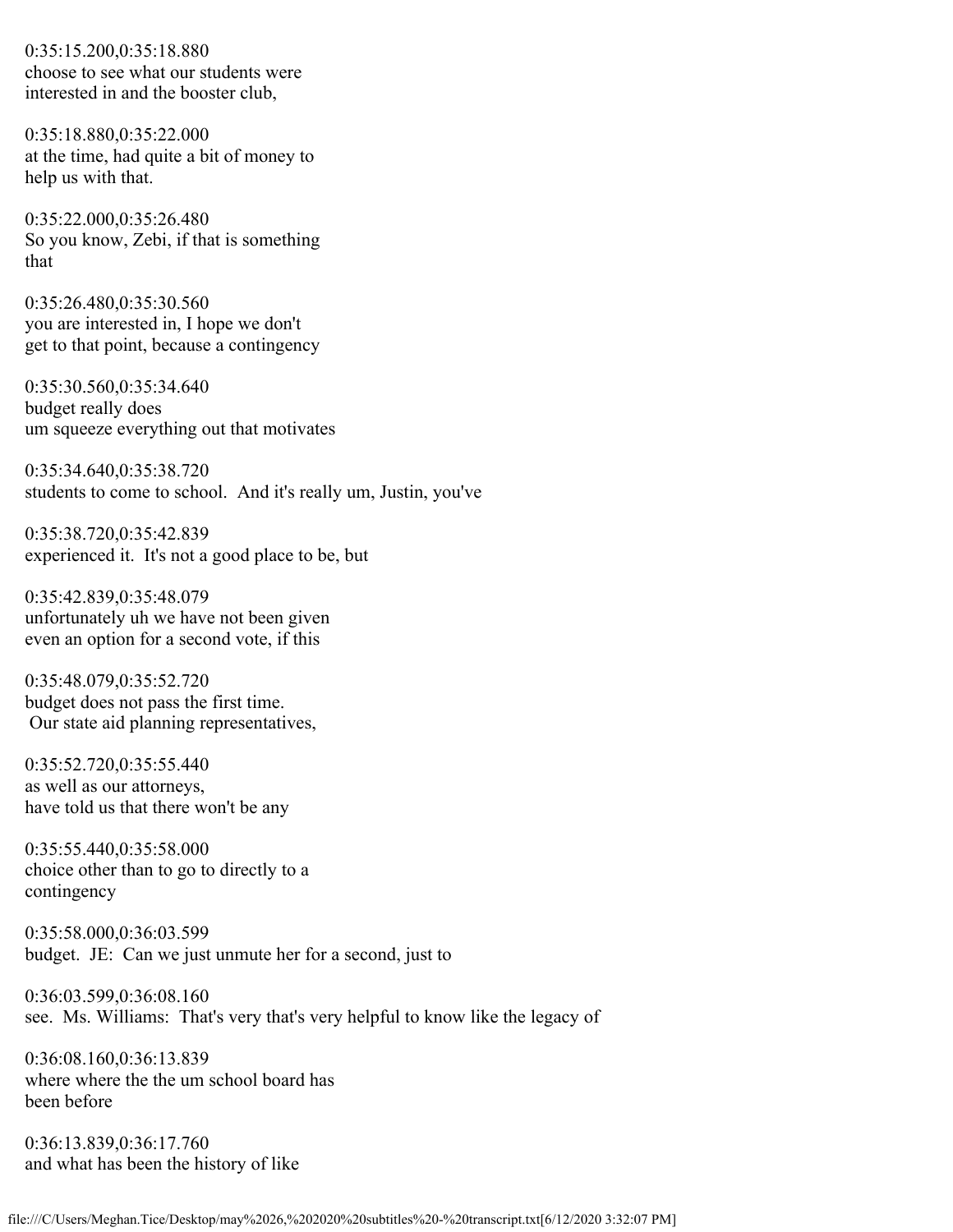coming together and working

0:36:17.760,0:36:23.200 to make things work for our kids so i like knowing about that history and

0:36:23.200,0:36:26.240 knowing the options for people now.

0:36:26.240,0:36:29.280 so thank you. Dr. S: Yeah there's usually more options.

0:36:29.280,0:36:34.320 Some school districts um you know can put up a budget again

0:36:34.320,0:36:37.440 and do a better job of letting the public know

0:36:37.440,0:36:41.359 what they are funding and hope that more people will

0:36:41.359,0:36:45.200 you know support the budget the second time around, or they'll shave

0:36:45.200,0:36:49.200 some money off, like we've already done, you know from our tax levy limit down to

0:36:49.200,0:36:52.240 the 1.99 and squeeze the budget as much as they

0:36:52.240,0:36:55.440 can put it up again to see if the taxpayers can support

0:36:55.440,0:36:58.480 the additional effort that has been put into a budget

0:36:58.480,0:37:01.920 going up with a reduced amount, or going straight to

0:37:01.920,0:37:06.480 a contingency budget. So you usually have those three options.

0:37:06.480,0:37:09.760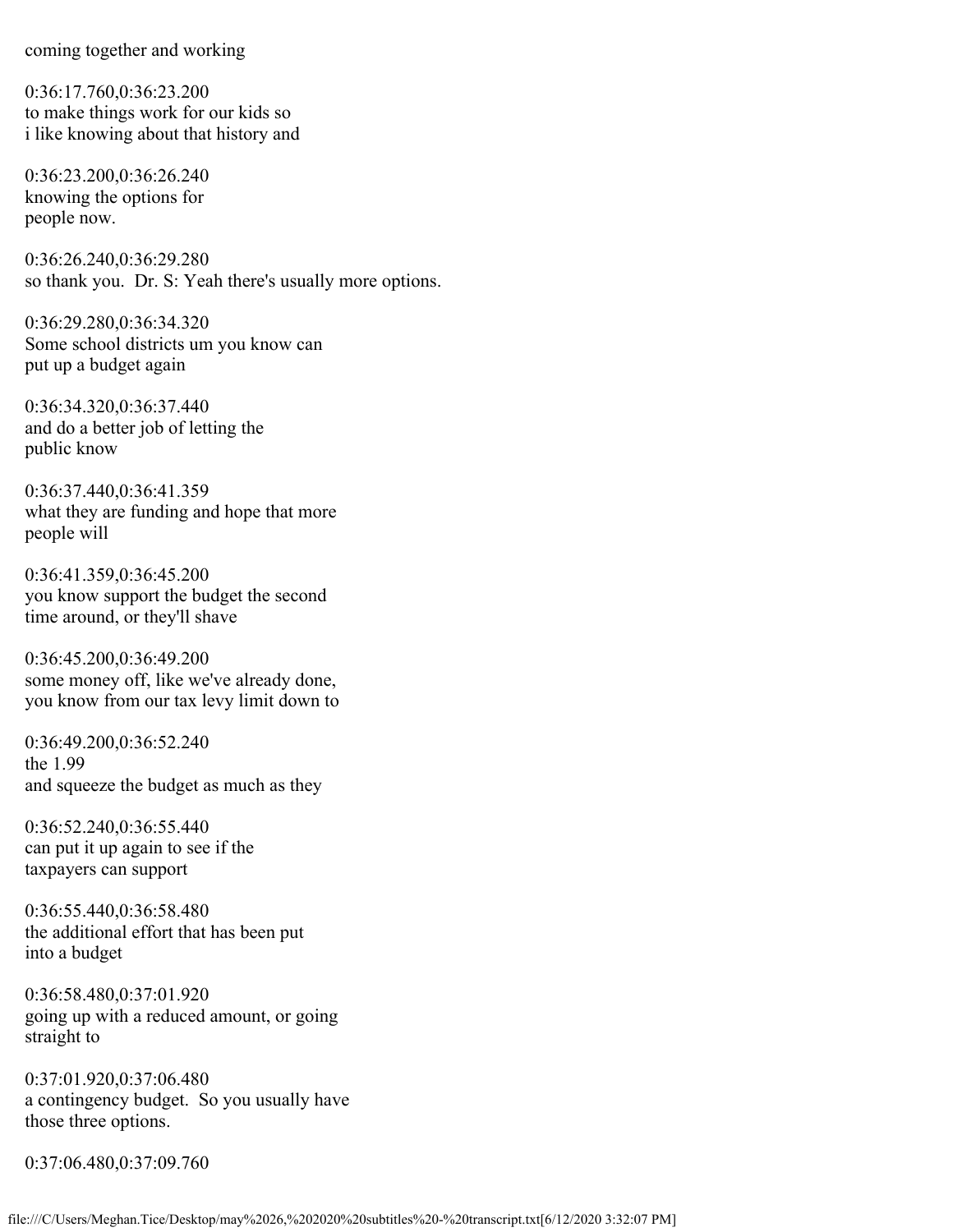We have not been told that we're going to have those three options, because of

0:37:09.760,0:37:12.400 the timeline,

0:37:12.880,0:37:16.560 and because of absentee ballots.

0:37:18.400,0:37:21.920 Ms. Williams: Thank you Maria. Dr. S: Thank you Zebi. Mr. Boehme, can you talk more about the

0:37:21.920,0:37:25.359 contingency budget? You know thank you for bringing that up first of all, Justin,

0:37:25.359,0:37:28.320 because you're absolutely right. We missed the mark on that that.

0:37:28.320,0:37:31.760 Let's hope we don't get there, but if we do, we're going to need

0:37:31.760,0:37:35.440 the entire district to rise up and and help us along.

0:37:35.440,0:37:38.960 And you know you can't do everything, but some of those things that motivate

0:37:38.960,0:37:42.560 students to come to school the most, will be the first things that need to be

0:37:42.560,0:37:46.000 removed from the budget. So i'd like to pass it over to Mr. Boehme to kind of talk

0:37:46.000,0:37:50.240 about what those might be. JB: Yeah I mean Dr. Suttmeier, you pretty

0:37:50.240,0:37:53.760 much nailed it uh with all that the big thing that i like to mention that it

0:37:53.760,0:37:57.520 does go back uh the tax levy does go back to last

0:37:57.520,0:38:01.760 year's amount. So we would lose that increase there. Um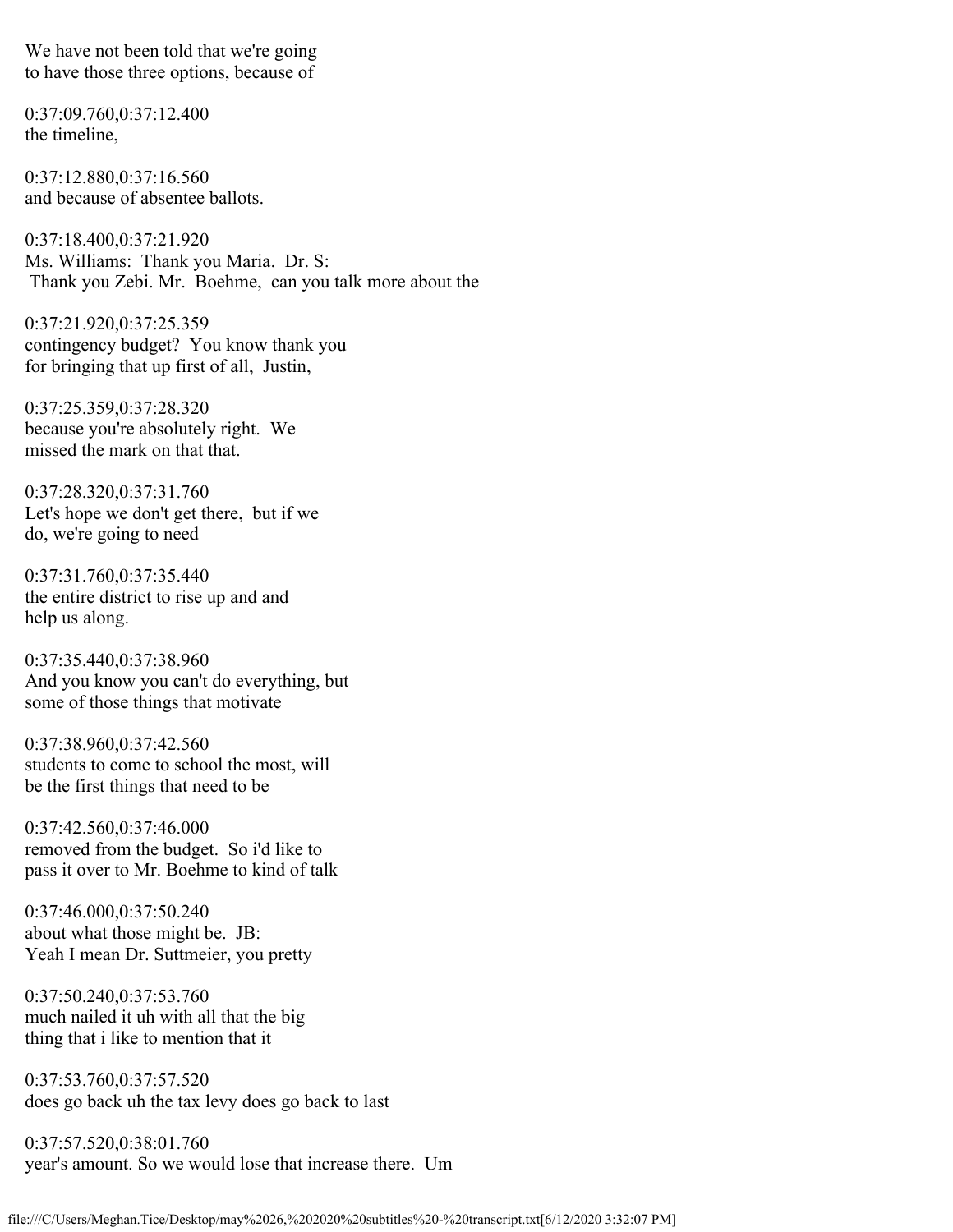0:38:01.760,0:38:04.079 the board would have to go back and make some

0:38:04.079,0:38:11.680 um decisions on what what they they deem essential items

0:38:11.680,0:38:15.280 for the safety of the children and for

0:38:15.280,0:38:19.359 um for the education of the of the students. So we'd have to go back

0:38:19.359,0:38:22.480 and and have them make some decisions on that,

0:38:22.480,0:38:27.440 um but yeah it we would still be under that

0:38:27.440,0:38:31.040 possibility of losing that 20%. So we would be

0:38:31.040,0:38:35.440 if if it were to go to a contingency, it doesn't save us from that state aid

0:38:35.440,0:38:41.119 20% being uh reduced so we could you know we'd be in a tough

0:38:41.119,0:38:44.880 situation, if uh we lost the increase in the state

0:38:44.880,0:38:47.920 aid plus the state aid amount. Dr. S: So the decisions that

0:38:47.920,0:38:50.160 will be facing the board and we went over this

0:38:50.160,0:38:54.800 a bit with my academic plan that i provided to you on May 19,

0:38:54.800,0:38:59.280 was the board needs to look at what is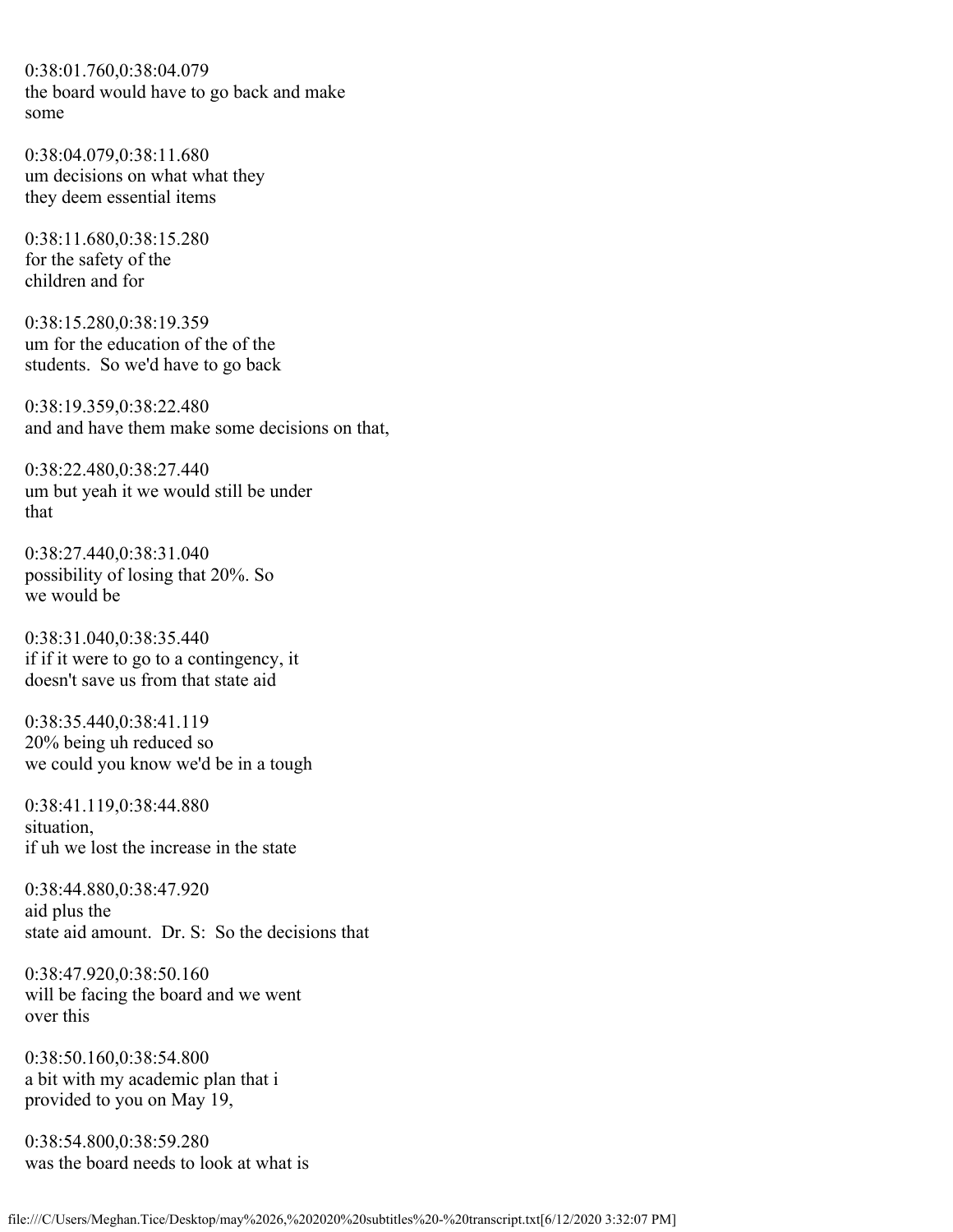ordinary contingent expenditures,

0:38:59.280,0:39:03.520 such as teachers salaries, library books, other instructional materials. Those are

0:39:03.520,0:39:05.760 things that cannot be cut from the budget.

0:39:05.760,0:39:10.079 And then the district would have to look at their legal obligations, contractual

0:39:10.079,0:39:13.359 obligations, anything that's authorized by statute,

0:39:13.359,0:39:16.800 that we must provide. How we would operate and maintain our

0:39:16.800,0:39:20.400 educational program and preserve school property or assure

0:39:20.400,0:39:23.280 the health and safety of our students especially now

0:39:23.280,0:39:27.359 faced with the Covid 19 fallout that we know that

0:39:27.359,0:39:31.920 is inevitable. So the board would have to make decisions on what those contingent

0:39:31.920,0:39:38.400 funds would be, and you know you have to provide IEP services,

0:39:38.400,0:39:42.480 English language learning services, regular education in your curriculum and

0:39:42.480,0:39:44.560 instruction, making sure that they're meeting the

0:39:44.560,0:39:48.880 benchmarks and ready for any New York State exams that may come their way,

0:39:48.880,0:39:54.240 including the Regents exams. So it is unfortunate but certain student supplies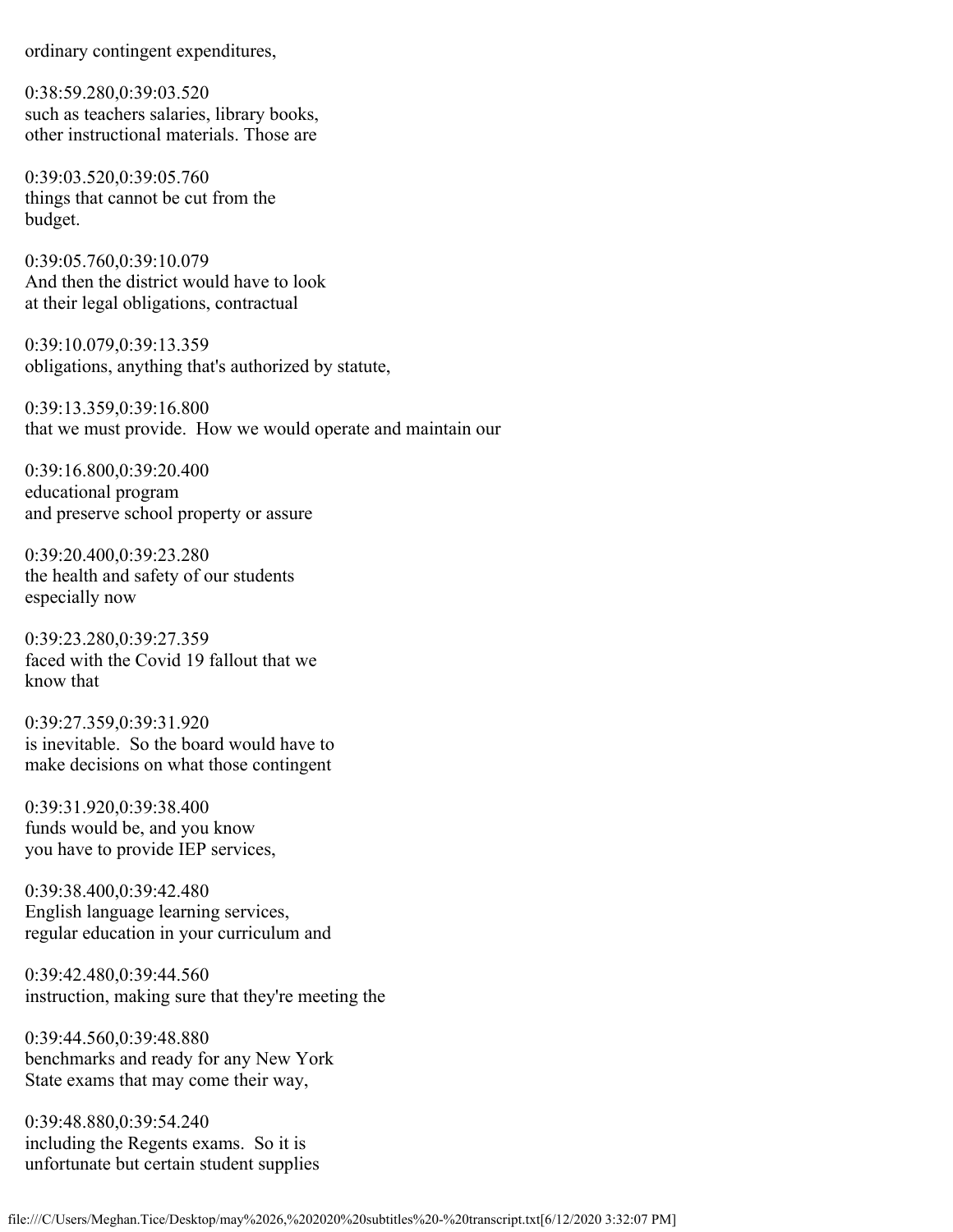0:39:54.240,0:40:00.000 we would not be able to fund. Non-mandated programs that you depend on.

0:40:00.000,0:40:04.079 Some of them can't be reduced because they help you to fund your uh

0:40:04.079,0:40:07.520 run your schedule because teachers need to get a prep

0:40:07.520,0:40:11.119 during the day. So there's a place where you need to send students while this

0:40:11.119,0:40:15.839 teachers can prep, so that's usually your library and your computer

0:40:15.839,0:40:22.640 um and your you know extracurricular. Um PE, but that's that's a mandate, but

0:40:22.640,0:40:28.240 Arts like um Mr. Elliott had talked about before. Those are the things that go

0:40:28.240,0:40:33.760 first, and that's unfortunate, but it's what a district is faced with

0:40:33.760,0:40:38.640 even if it's not a contingent but um even if it's not a contingency budget

0:40:38.640,0:40:42.160 if we are cut in our revenue by as much as 20%,

0:40:42.160,0:40:45.680 We're going to be faced with those same

0:40:50.839,0:40:55.440 decisions. Public use of our facilities is another one.

0:40:55.440,0:40:59.680 Equipment purchases unless they are you know absolutely necessary, and you can

0:40:59.680,0:41:02.880 justify them. So these are things that we will have to

0:41:02.880,0:41:06.720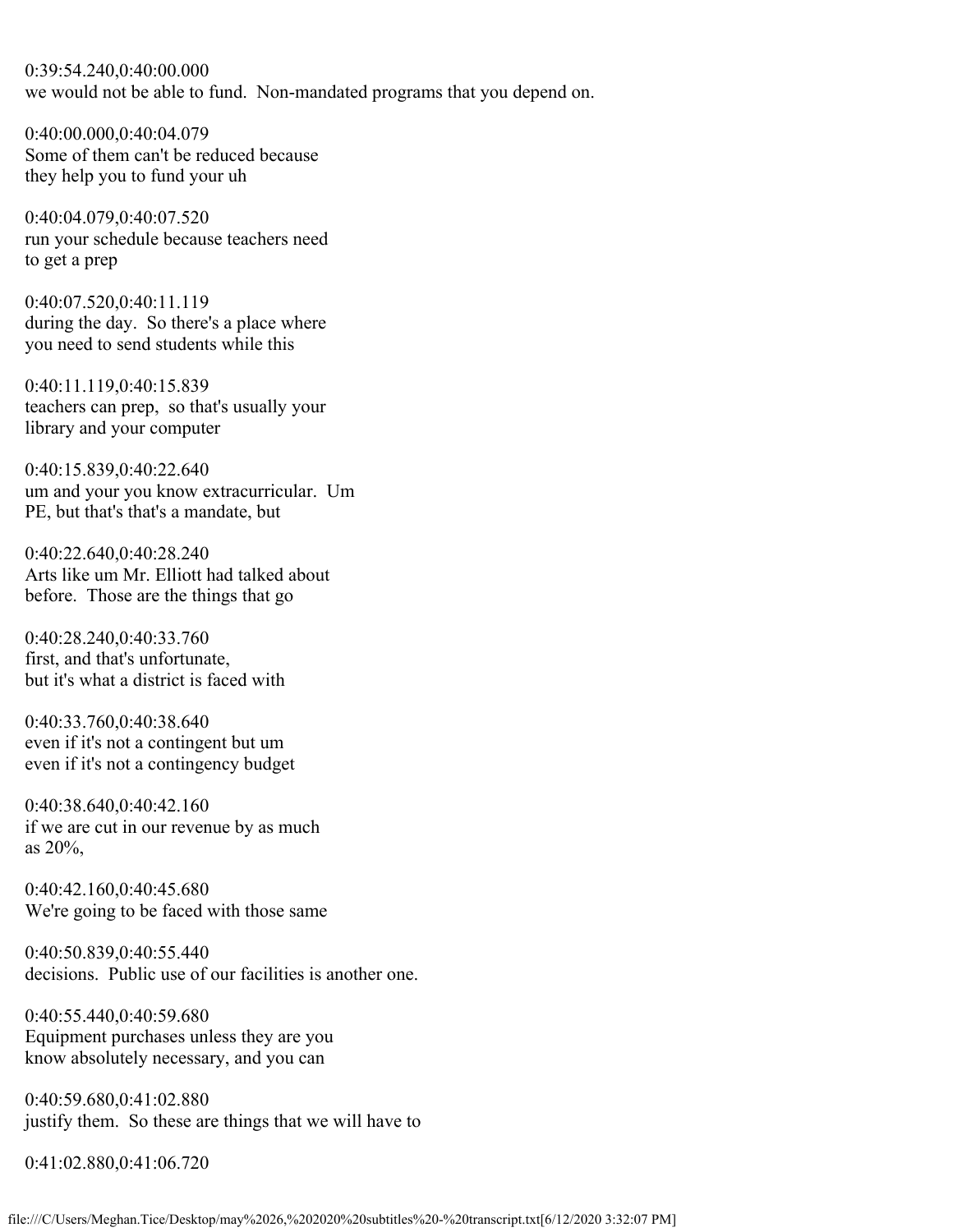speak with the board about if we're faced with any type of revenue

0:41:06.740,0:41:10.000 reduction whether it be through a contingency budget or a

0:41:10.000,0:41:23.280 reduction in state aid. Any other questions or areas of

0:41:23.360,0:41:28.800 clarification before we move on to the regular meeting?

0:41:29.599,0:41:34.160 Mrs. Coons, anyone else signed up for a public session?

0:41:34.160,0:41:39.520 LC:No, I think that's it. Dr. S: OK, over to you Mrs. Otty. CO: OK, thank you

0:41:39.520,0:41:43.040 very much. Um let's see the next thing, we have no

0:41:43.040,0:41:47.359 need for an early executive session. We can skip that. LC: Carrie, we need to close

0:41:47.359,0:41:50.400 the public hearing. CO: Oh you're right. You're so good at this, Leslie.

0:41:50.400,0:41:54.079 I make a motion to close the public's hearing for the

0:41:54.079,0:41:59.440 proposed 2020-2021 school budget. You

0:41:59.440,0:42:04.400 need a time 7:20? LC: Yes. SC: I'll second that.

0:42:04.400,0:42:06.960 CO: All in favor? (Unanimous show of hands.)

0:42:12.560,0:42:18.240 OK so and we have no personnel agenda tonight,

0:42:18.240,0:42:22.319 but we do have old business. Revised designated start time to count

0:42:22.319,0:42:25.359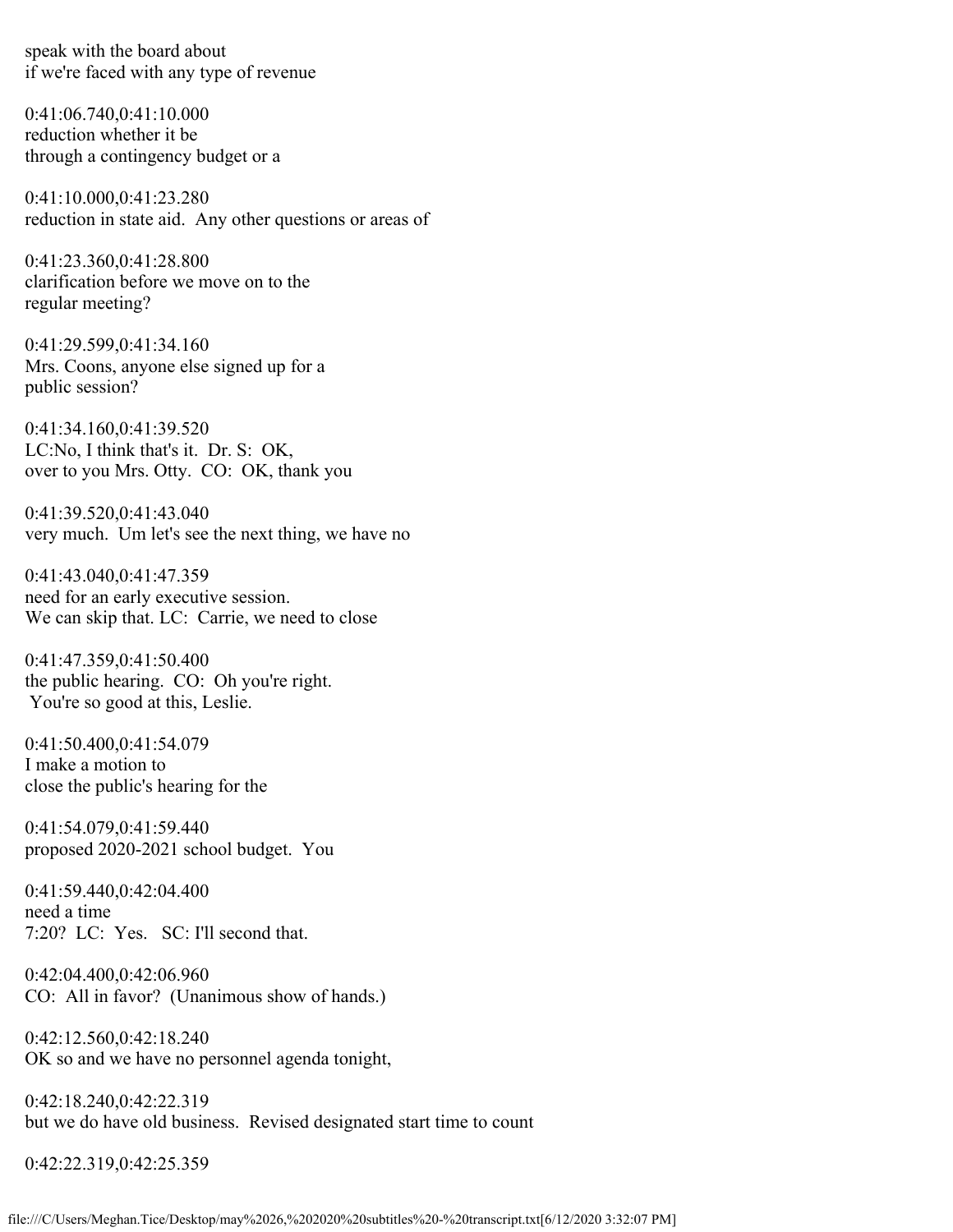absentee ballots.

0:42:25.920,0:42:31.440 So I guess I'll just read read it. Be it resolved that the Board of Education

0:42:31.440,0:42:35.440 revised the designated start time to count absentee ballots on June 9,

0:42:35.440,0:42:39.440 2020, from noon to 5 p.m.

0:42:39.440,0:42:42.560 Dr. S: Right, so i just want to be clear it's not from noon to 5 p.m,

0:42:42.560,0:42:46.480 as we're removing noon and we're starting

0:42:46.480,0:42:49.599 the ballot count at 5 00 p.m. So the way that the resolution is, I just want to make sure

0:42:49.599,0:42:52.640 it's clear that we are not going to start counting

0:42:52.640,0:42:57.520 ballots until 5 p.m. Um we our attorney said we could count

0:42:57.520,0:43:01.520 sooner, um but in all fairness five o'clock is the

0:43:01.520,0:43:06.000 deadline for um receiving them, and we are going live

0:43:06.000,0:43:09.119 stream. So, it will be lights, camera, action. Split

0:43:09.119,0:43:13.839 open the ballots and start counting them at five o'clock.

0:43:15.520,0:43:18.640 LC: Can i have a second please?

0:43:19.680,0:43:27.839 SC: I'll second that. CO: All in favor? (Unanimous show of hands.)

0:43:28.640,0:43:32.960 OK, that brings us to our first public forum.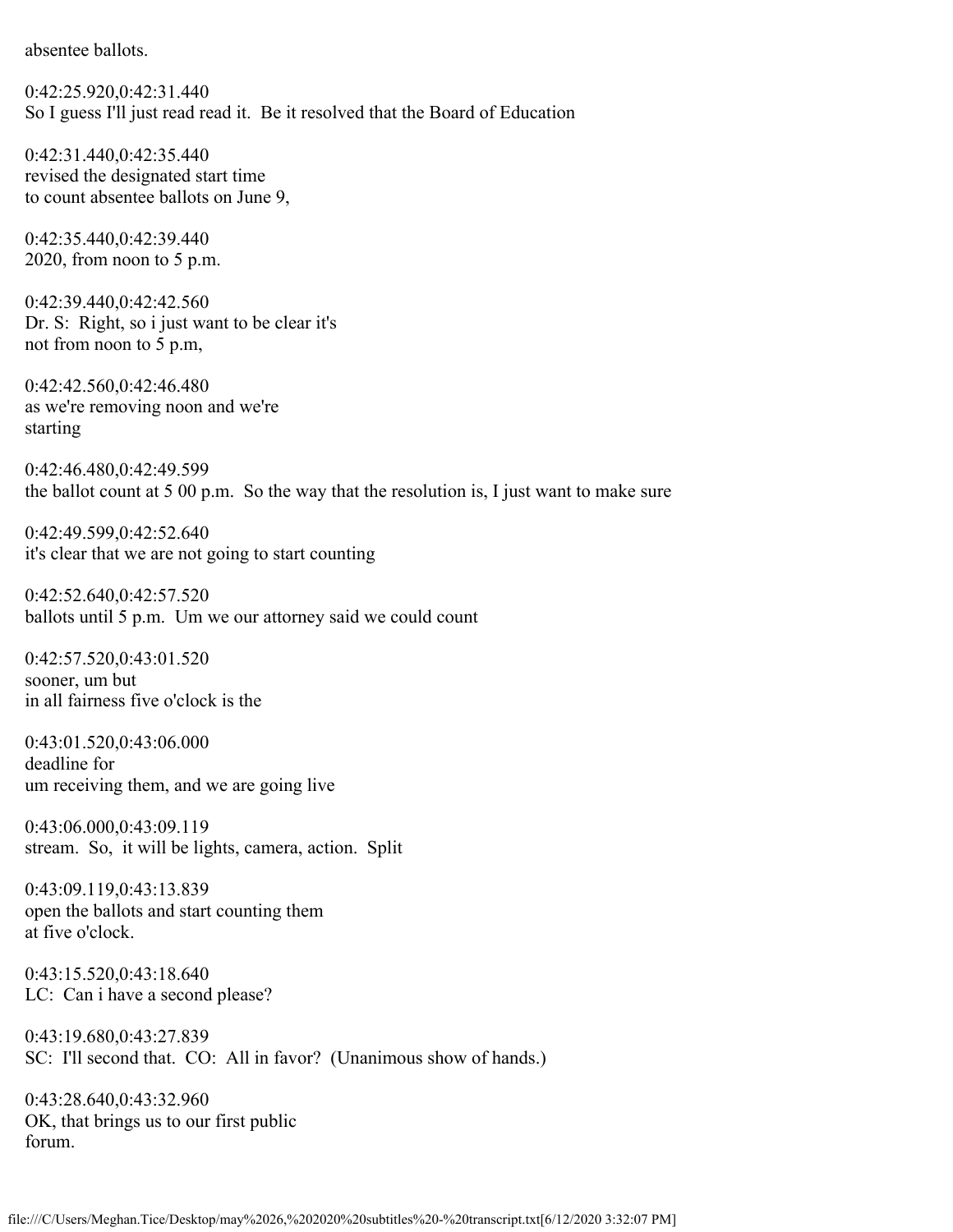0:43:32.960,0:43:40.000 Do we have anybody signed up there? Leslie? LC: i do not have anybody signed up. CO: OK we

0:43:40.000,0:43:42.319 have no Business Administrators Report or

0:43:42.319,0:43:45.920 Assistant Superintendence Report, nor do we have a Superintendent's Report

0:43:45.920,0:43:48.960 tonight. Um we do have something on our consensus

0:43:48.960,0:43:58.079 agenda. I make a motion to amend the 2019- 2020 district calendar to adjust the official last day of school

0:43:58.079,0:44:04.160 and online instruction to June 17, 2020. WJ: Second.

0:44:10.640,0:44:13.280 CO: All in favor? (Unanimous show of hands.)

0:44:18.480,0:44:22.079 OK, we have no new business. We have a second

0:44:22.079,0:44:27.440 public forum. LC: And we have Mr. Sheffer who has signed up.

0:44:29.119,0:44:36.079 Mr. Sheffer: Hello? CO: Hello Mr. Sheffer. Mr. Sheffer: Yeah uh. Dr. S: Can everyone else please mute

0:44:36.079,0:44:39.440 themselves so that i can hear? I'm having a hard time um

0:44:39.440,0:44:41.839 hearing.

0:44:46.319,0:44:51.839 and i'm going to mute myself too maybe that will make a difference,

0:44:52.000,0:44:55.680 because i was missing pieces before.

0:44:57.839,0:45:02.480 Mr. Sheffer: My questions and I guess they're points since you won't answer them,

0:45:02.480,0:45:06.800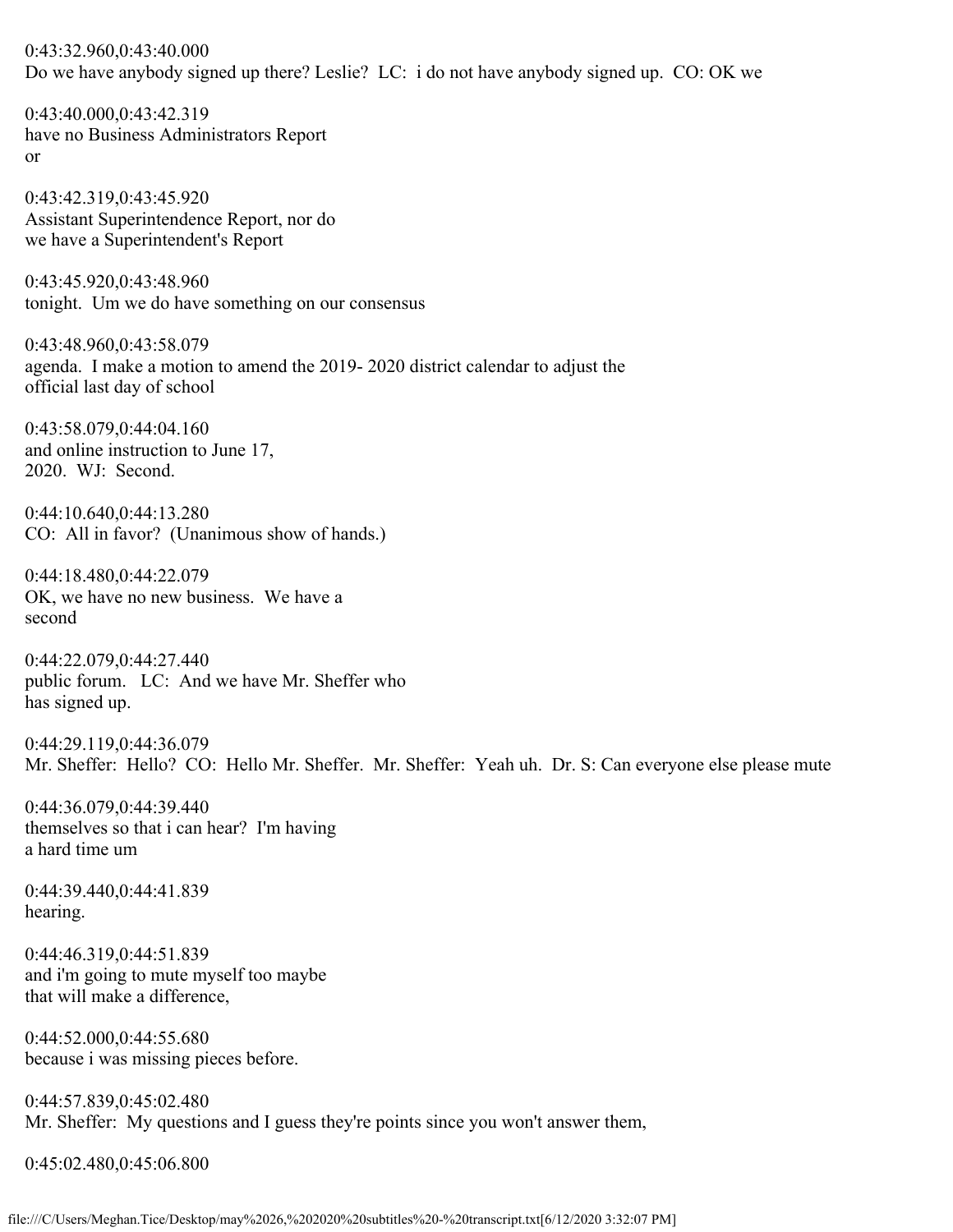is will there be another board meeting or budget hearing before

0:45:06.800,0:45:13.599 the vote? Um that's the question mark. And i'd like to know the

0:45:13.599,0:45:16.640 process by which or the procedures that are

0:45:16.640,0:45:19.839 implemented for

0:45:20.319,0:45:23.520 taxpayers who fail to pay their school taxes.

0:45:23.520,0:45:28.960 Um and how the school acts on that school district acts on that. How it goes

0:45:28.960,0:45:36.640 out to collect that tax? And also my concern about whether or not

0:45:36.640,0:45:41.520 um it would have been wiser to set up a uncollected tax

0:45:41.520,0:45:50.319 reserve instead of a capital reserve? Um and um

0:45:50.319,0:45:53.680 whether or not the postcard that was mailed out

0:45:53.680,0:45:56.800 why it did not include the names of the people

0:45:56.800,0:46:15.839 running for the board of education? Those are my questions.

0:46:16.079,0:46:19.119 CO: Thank you, Mr. Sheffer.

0:46:19.760,0:46:23.359 I have upcoming meeting dates.

0:46:24.400,0:46:29.839 June 2, 2020, tentative special meeting via zoom, 6:30.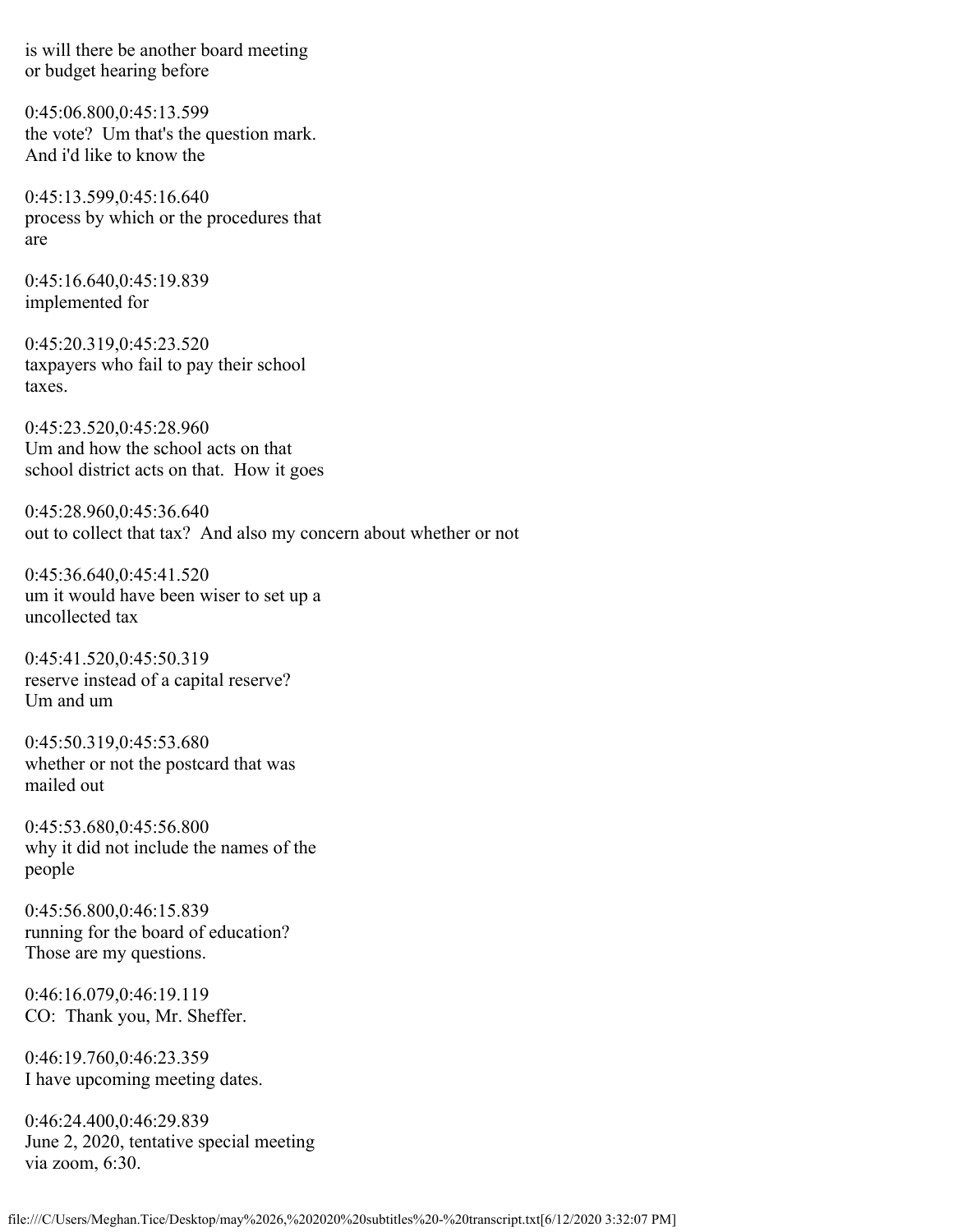0:46:29.839,0:46:36.079 June 9, 2020, special meeting via zoom, 9 p.m.

0:46:36.079,0:46:40.000 Budget Vote, update on ballots, absentee ballot to

0:46:40.000,0:46:45.839 central office by 5 p.m. June 16, 2020, regular meeting via zoom,

0:46:45.839,0:46:53.839 6:30, to adopt the budget vote results. Committee meetings: The policy committee

0:46:53.839,0:46:56.800 is scheduled to meet the second Monday of each month. The next meeting is

0:46:56.800,0:47:03.200 Monday, June 8 from 4:30 to 5:30 via zoom. Dr. S: Do i have policy

0:47:03.200,0:47:07.119 members that are available on that date?

0:47:07.839,0:47:13.599 Policy Committee, 4:30 on the 8? LS: I'm available.

0:47:14.000,0:47:17.119 Dr. S: Linda's not here so we'll have to ask her via email.

0:47:17.119,0:47:23.200 and Chuck? CP: Uum I may be available. I don't know at this

0:47:23.200,0:47:26.240 point. Dr. S: OK.

0:47:28.960,0:47:32.960 CO: OK, that brings us to our executive session.

0:47:32.960,0:47:39.599 I make a motion to enter into executive session

0:47:39.599,0:47:44.079 to discuss the employment of the history employment history of a particular

0:47:44.079,0:47:49.280 person or persons at 7:26 p.m.